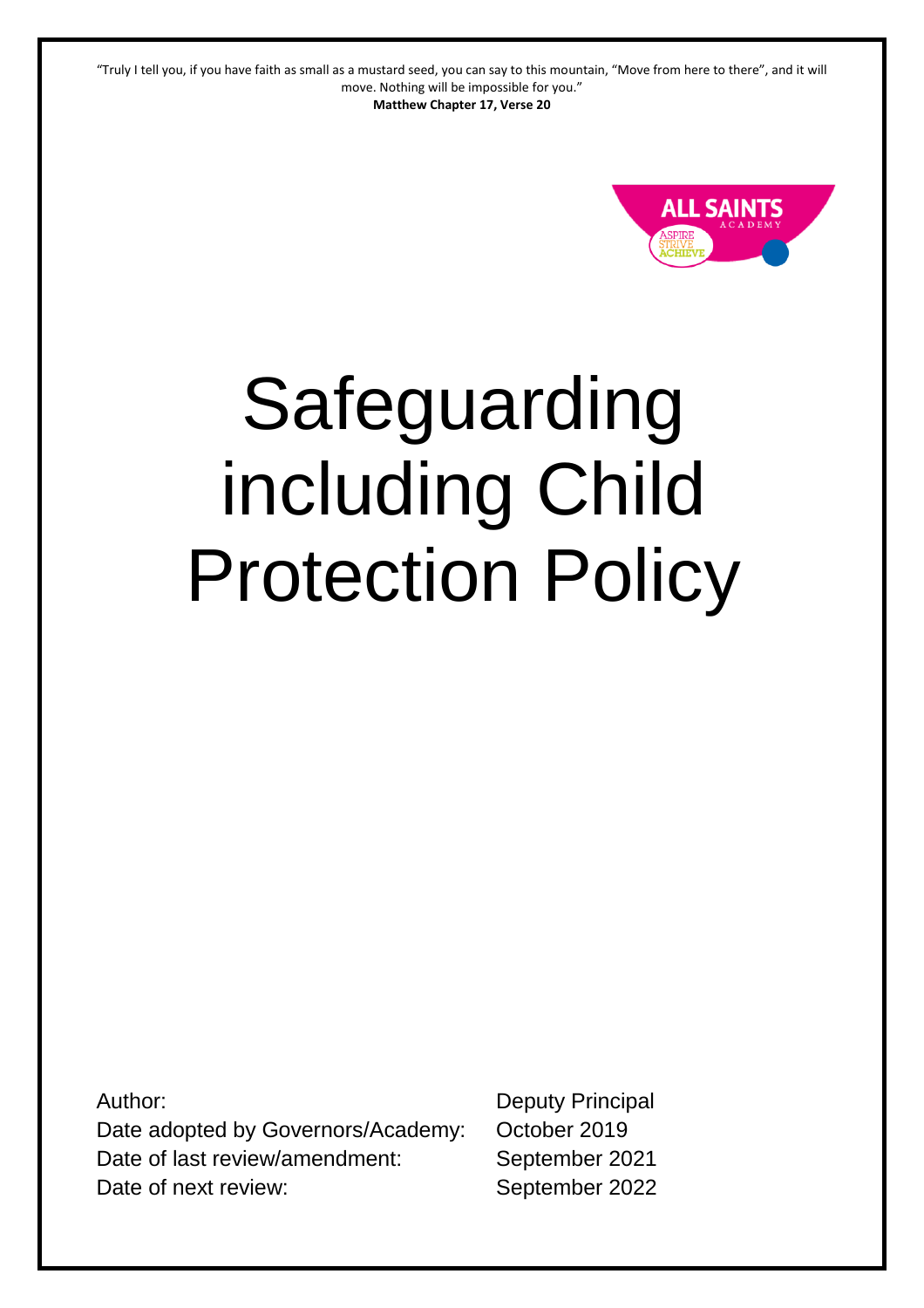## **Introduction**

Our Academy vision is "Living Well Together with Dignity, Faith and Hope". We aspire to take dignified decisions and afford dignity to all members of our community, regardless of background or circumstance. Our position as a Voluntary Aided Church Academy means that the Christian faith has a central role in all of our actions and decisions. We strive for excellence in all that we do, enabling our student to transform their lives and to hope for happy and successful futures.

At All Saints Academy, we believe that dignity comes from being safe within the Academy and in family life. Dignity is afforded to those who are kept safe and supported in achieving healthy and happy futures. Our safeguarding policy is closely linked to our values, particular those of **trust, resilience, perseverance, determination, courage** and **happiness.** We also fulfill our caring ethos as a Church Academy by ensuring that as many students as possible can attend safely every day that they are able, supported by our staff who embrace our values and by ensuring that every student is safe on every day that the Academy is open.

# **1. Aims**

The school aims to ensure that:

- Appropriate action is taken in a timely manner to safeguard and promote children's welfare
- All staff are aware of their statutory responsibilities with respect to safeguarding
- Staff are properly trained in recognising and reporting safeguarding issues

# **2. Legislation and statutory guidance**

This policy is based on the Department for Education's statutory guidance, [Keeping Children Safe in Education](https://www.gov.uk/government/publications/keeping-children-safe-in-education--2) September 2021 and [Working Together to Safeguard Children](https://www.gov.uk/government/publications/working-together-to-safeguard-children--2) September 2018, and the [Governance](https://www.gov.uk/government/publications/governance-handbook)  [Handbook.](https://www.gov.uk/government/publications/governance-handbook) We comply with this guidance and the procedures set out by our local safeguarding children board. This policy is also based on the following legislation:

- Section 175 of the [Education Act 2002,](http://www.legislation.gov.uk/ukpga/2002/32/section/175) which places a duty on schools and local authorities to safeguard and promote the welfare of pupils
- [The School Staffing \(England\) Regulations 2009,](http://www.legislation.gov.uk/uksi/2009/2680/contents/made) which set out what must be recorded on the single central record and the requirement for at least one person on a school interview/appointment panel to be trained in safer recruitment techniques
- Part 3 of the schedule to the [Education \(Independent School Standards\) Regulations 2014,](http://www.legislation.gov.uk/uksi/2014/3283/schedule/part/3/made) which places a duty on academies and independent schools to safeguard and promote the welfare of pupils at the school
- [The Children Act 1989](http://www.legislation.gov.uk/ukpga/1989/41) (an[d 2004 amendment\)](http://www.legislation.gov.uk/ukpga/2004/31/contents), which provides a framework for the care and protection of children
- Section 5B(11) of the Female Genital Mutilation Act 2003, as inserted by section 74 of the Serious [Crime Act 2015,](http://www.legislation.gov.uk/ukpga/2015/9/part/5/crossheading/female-genital-mutilation) which places a statutory duty on teachers to report to the police where they discover that female genital mutilation (FGM) appears to have been carried out on a girl under 18
- [Statutory guidance on FGM,](https://www.gov.uk/government/uploads/system/uploads/attachment_data/file/512906/Multi_Agency_Statutory_Guidance_on_FGM__-_FINAL.pdf) which sets out responsibilities with regards to safeguarding and supporting girls affected by FGM
- [The Rehabilitation of Offenders Act 1974,](http://www.legislation.gov.uk/ukpga/1974/53) which outlines when people with criminal convictions can work with children
- Schedule 4 of the [Safeguarding Vulnerable Groups Act 2006](http://www.legislation.gov.uk/ukpga/2006/47/schedule/4), which defines what 'regulated activity' is in relation to children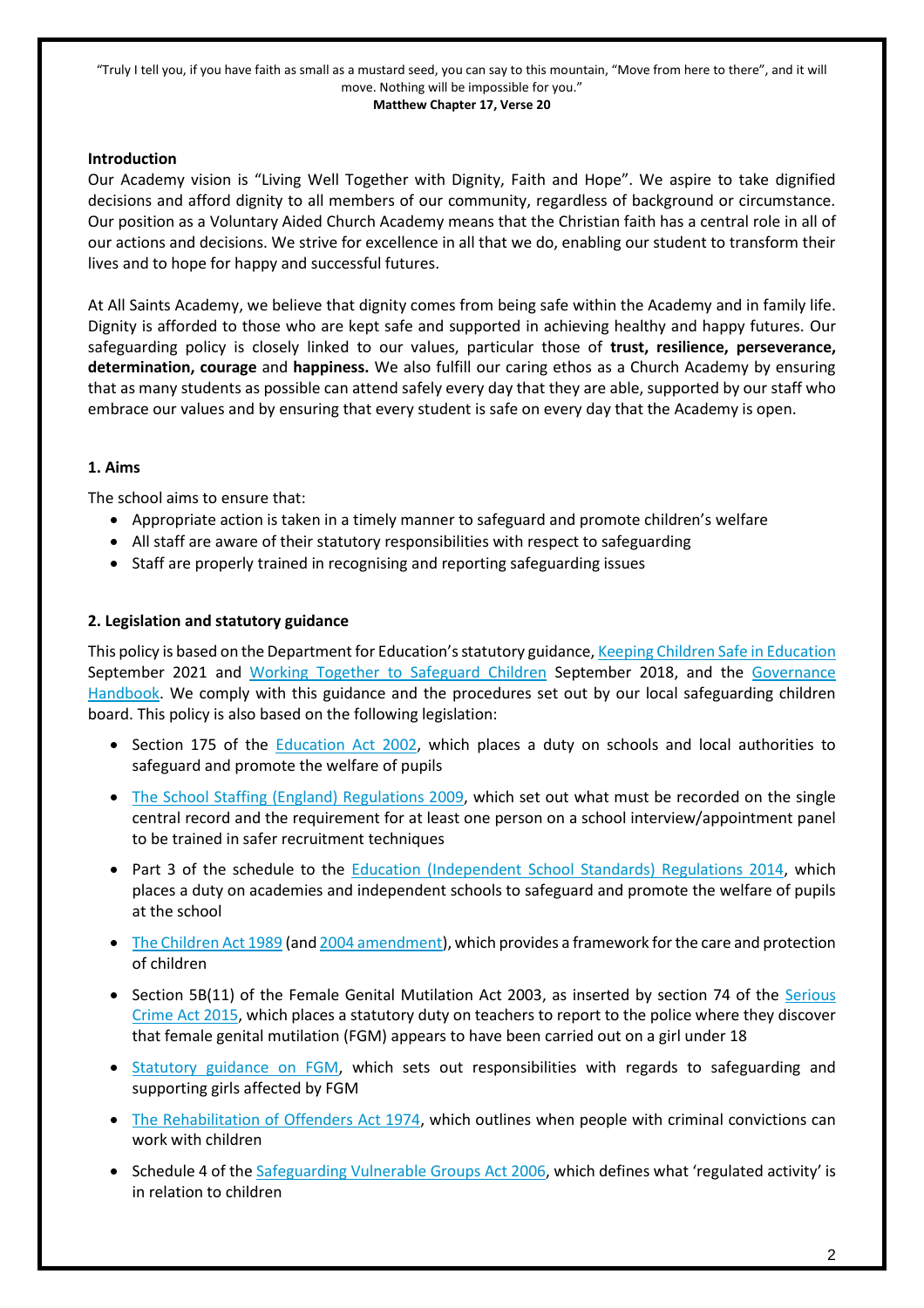• Statutory [guidance on the Prevent duty](https://www.gov.uk/government/publications/prevent-duty-guidance), which explains schools' duties under the Counter-Terrorism and Security Act 2015 with respect to protecting people from the risk of radicalisation and extremism

## **3. Definitions**

**Safeguarding and promoting the welfare of children** means:

- Protecting children from maltreatment
- Preventing impairment of children's health or development
- Ensuring that children grow up in circumstances consistent with the provision of safe and effective care
- Taking action to enable all children to have the best outcomes

**Child protection** is part of this definition and refers to activities undertaken to prevent children suffering, or being likely to suffer, significant harm.

**Abuse** is a form of maltreatment of a child, and may involve inflicting harm or failing to act to prevent harm. Appendix 1 explains the different types of abuse.

**Neglect** is a form of abuse and is the persistent failure to meet a child's basic physical and/or psychological needs, likely to result in the serious impairment of the child's health or development. Appendix 1 defines neglect in more detail.

**Children** includes everyone under the age of 18.

## **4. Equality statement**

Some children have an increased risk of abuse, and additional barriers can exist for some children with respect to recognising or disclosing it. We are committed to anti-discriminatory practice and recognise children's diverse circumstances. We ensure that staff are aware of the contextual safeguarding that may surround any one individual. We ensure that all children have the same protection, regardless of any barriers they may face. We give special consideration to children who:

- Have special educational needs or disabilities
- Are young carers
- May experience discrimination due to their race, ethnicity, religion, gender identification or sexuality
- Have English as an additional language
- Are known to be living in difficult situations for example, temporary accommodation or where there are issues such as substance abuse or domestic violence
- Are at risk of FGM, sexual exploitation, forced marriage, or radicalisation
- Are asylum seekers
- Experience peer on peer abuse
- Mental Health
- Domestic Abuse
- Child Sexual Exploitation (CSE)
- Child Criminal Exploitation (CCE)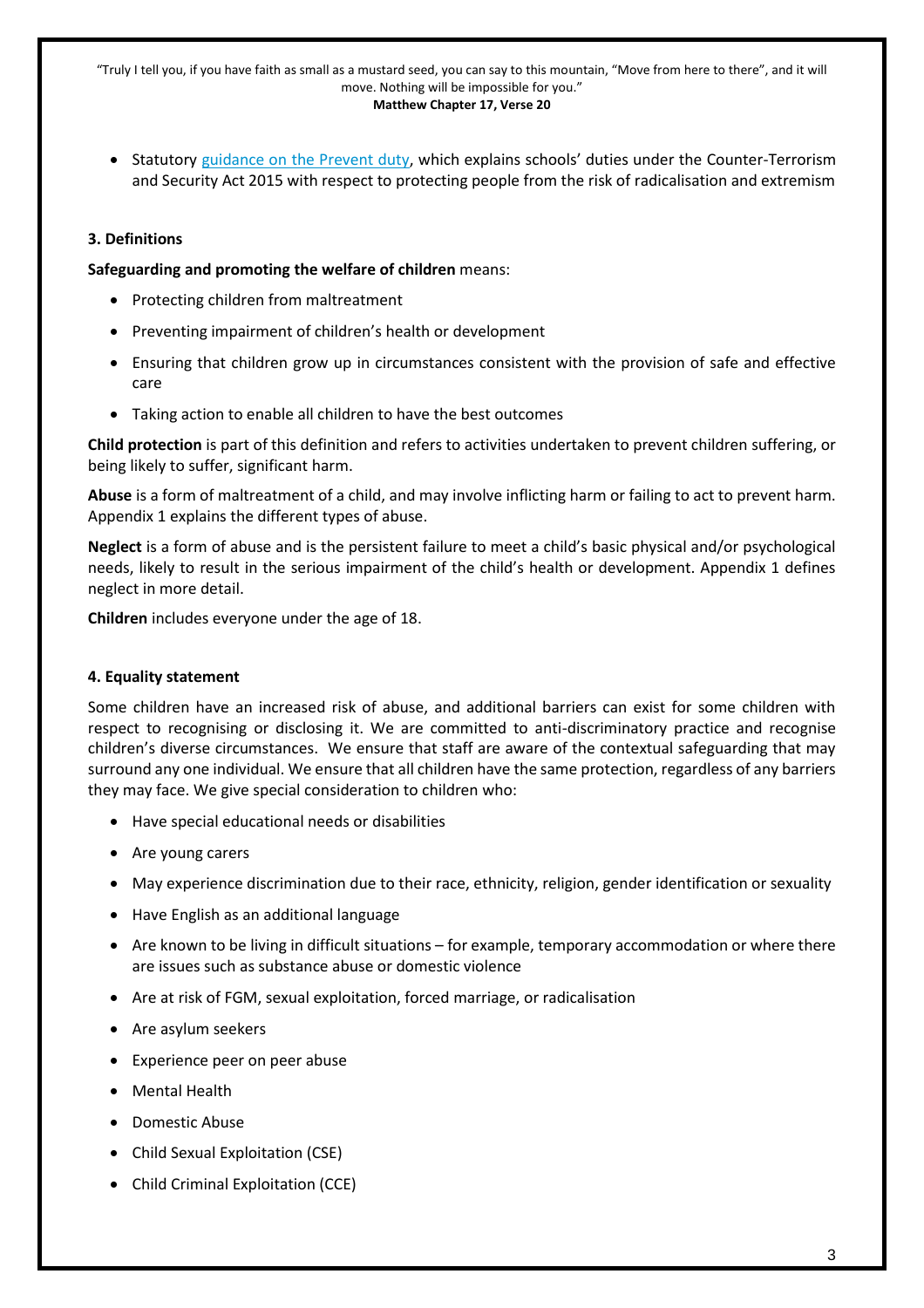- County Lines
- Experience Upskirting
- Are involved in, or are victims of, serious violence
- Have been returned home from care
- Are misusing drugs/alcohol themselves
- Are frequently missing from home/care/school
- Are showing early signs of abuse/neglect
- Are in private fostering
- Are showing signs of being drawn into anti-social or criminal behaviour including gang involvement and association with organised crime
- Accessing alternative provision
- Educated at home
- Victims of abuse and serious violence

## **5. Roles and responsibilities**

Safeguarding and child protection is **everyone's** responsibility. This policy applies to all staff, volunteers and governors in the school and is consistent with the procedures of Central Bedfordshire Safeguarding Children Board (or the new safeguarding partners – October 2019). Our policy and procedures also apply to extended school and off-site activities.

# **5.1 All staff**

All staff will read and understand part 1 of the Department for Education's statutory safeguarding guidance, [Keeping Children Safe in Education](https://www.gov.uk/government/publications/keeping-children-safe-in-education--2) September 2021, and review this guidance at least annually.

All staff will be aware of:

- Our systems which support safeguarding, including the Staff Code of Conduct and the role of the designated safeguarding lead (DSL) and Deputy safeguarding lead (DDSL).
- The early help process (sometimes known as the common assessment framework) and their role in it, including identifying emerging problems, liaising with the DSL, and sharing information with other professionals to support early identification and assessment.
- The process for making referrals to local authority children's social care and for statutory assessments that may follow a referral, including the role they might be expected to play.
- What to do if they identify a safeguarding issue or a child tells them they are being abused or neglected, including specific issues such as FGM or upskirting, and how to maintain an appropriate level of confidentiality while liaising with relevant professionals.
- The signs of different types of abuse and neglect, as well as specific safeguarding issues, such as child sexual exploitation (CSE), FGM, Radicalisation, Upskirting and Serious Violence

Section 12 and appendix 4 of this policy outline in more detail how staff are supported to do this.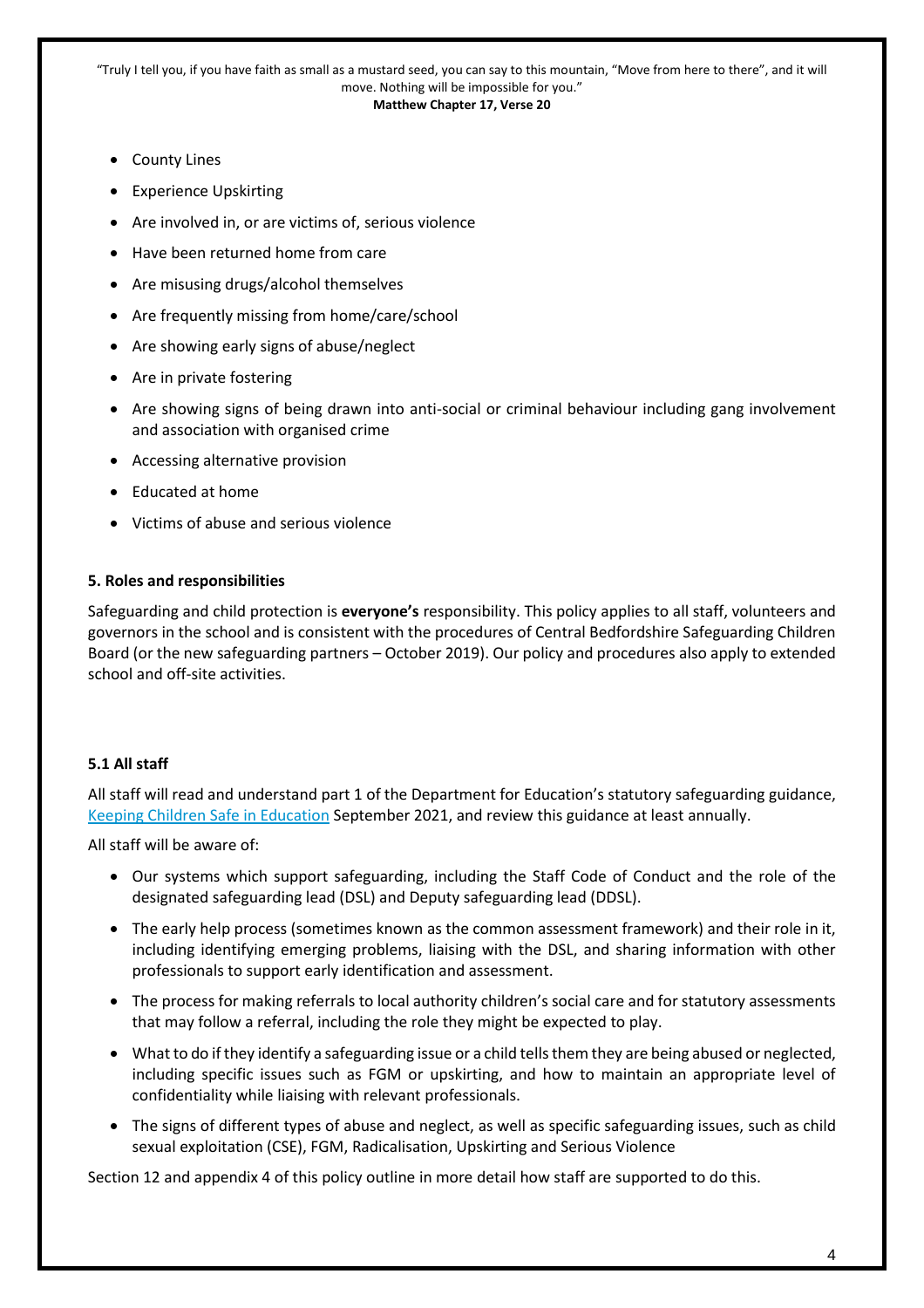## **5.2 The designated safeguarding lead (DSL)**

Our DSL is Kate Searle, Deputy Principal – Quality of Education. The DSL takes lead responsibility for child protection and wider safeguarding.

During term time, the DSL will be available during school hours for staff to discuss any safeguarding concerns. Out of Academy hours, the DSL can be contacted by email. When the DSL is absent, the deputy DSL, Hannah Buckledee, will act as cover. The DSL and Deputy DSL are supported by Anita Herd, Safeguarding and Welfare Officer.

If the DSL and deputy are not available, Anita Herd, Safeguarding and Welfare Officer will act as cover (for example, during out-of-hours/out-of-term activities). The DSL will be given the time, funding, training, resources and support to:

- Provide advice and support to other staff on child welfare and child protection matters
- Take part in strategy discussions and inter-agency meetings and/or support other staff to do so
- Contribute to the assessment of children
- Refer suspected cases, as appropriate, to the relevant body (local authority children's social care, Channel programme, Disclosure and Barring Service, and/or police), and support staff who make such referrals directly

The DSL will also keep the Principal informed of any issues, and liaise with local authority case managers and designated officers for child protection concerns as appropriate. The full responsibilities of the DSL are set out in their job description.

## **5.3 The governing board**

The governing board will approve this policy at each review, and hold the Principal to account for its implementation.

The governing board will appoint a Safeguarding Link Governor (APE) to monitor the effectiveness of this policy in conjunction with the full governing board. This is always a different person from the DSL. The chair of governors will act as the 'case manager' in the event that an allegation of abuse is made against the Principal, where appropriate (see appendix 3).

# **5.4 The Principal**

The Principal is responsible for the implementation of this policy, including:

- Ensuring that staff (including temporary staff) and volunteers are informed of this policy as part of their induction.
- Communicating this policy to parents when their child joins the school and via the school website.
- Ensuring that the DSL and Deputy DSL has appropriate time, funding, training and resources, and that there is always adequate cover if the DSL and Deputy DSL is absent.
- Ensuring that all staff undertake appropriate safeguarding and child protection training and update this regularly.
- Acting as the 'case manager' in the event of an allegation of abuse made against another member of staff or volunteer, where appropriate (see appendix 3).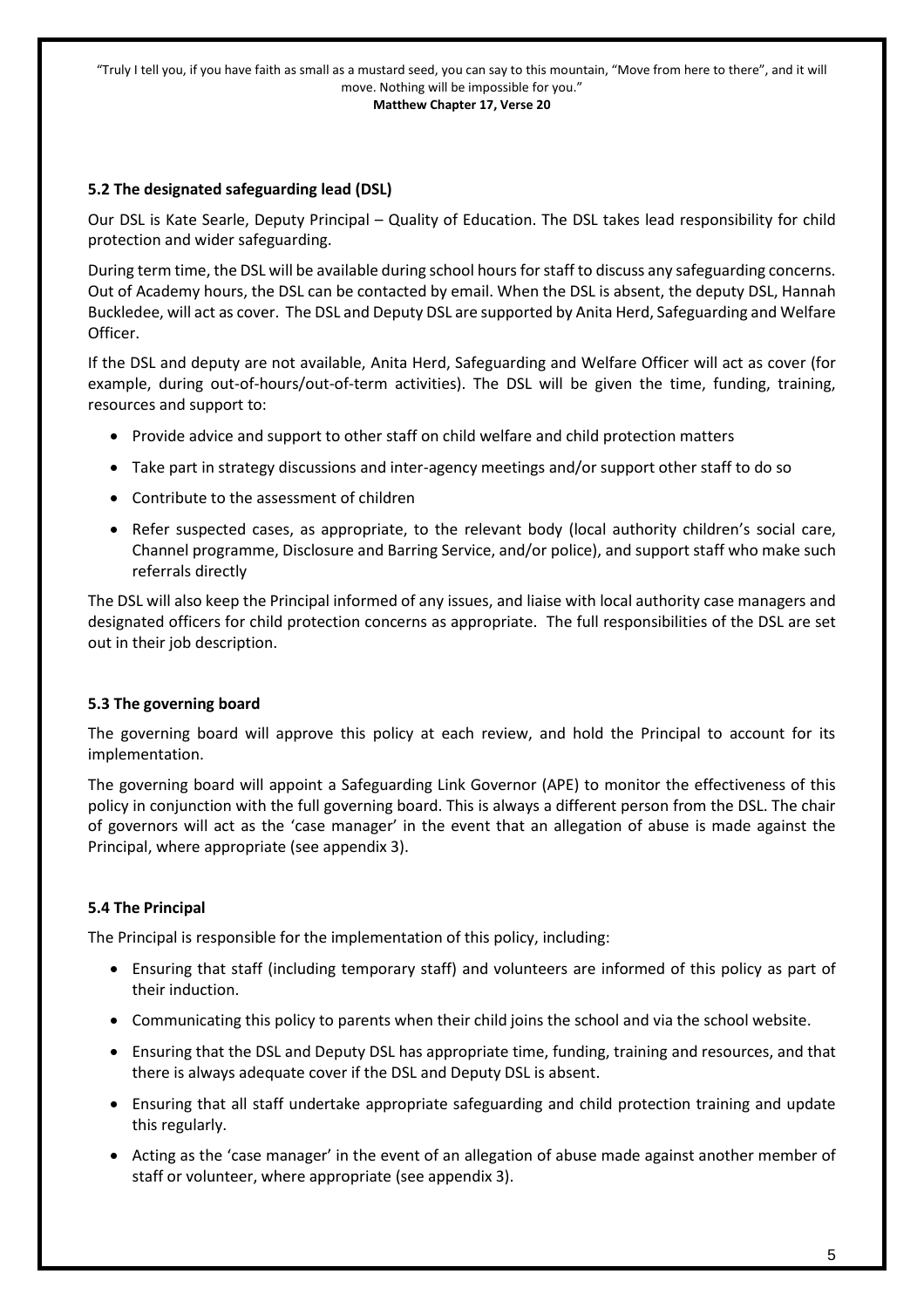## **6. Confidentiality**

All staff should know how to manage the requirement to maintain an appropriate level of confidentiality whilst at the same time liaising with relevant professionals. This forms a central part of our annual Safeguarding Training and induction for new staff.

- Timely information sharing is essential to effective safeguarding
- Information must be shared on a 'need-to-know' basis, but you do not need consent to share information if a child is suffering, or at risk of, serious harm
- Staff should never promise a child that they will not tell anyone about an allegation, as this may not be in the child's best interests
- Confidentiality is also addressed in this policy with respect to record-keeping in section 11, and allegations of abuse against staff in appendix 3

## **7. Recognising abuse and taking action**

Staff, volunteers and governors must follow the procedures set out below in the event of a safeguarding issue.

## **7.1 If a child is in immediate danger**

Make a referral to children's social care and/or the police **immediately** if a child is in immediate danger or at risk of harm. **Anyone can make a referral.** Tell the DSL and Deputy DSL (see section 5.2) as soon as possible if you make a referral directly. Designated safeguarding lead or staff make a referral to Children's Social Care call 0300 300 8585 or through the website<https://www.gov.uk/report-child-abuse-to-local-council>

## **7.2 If a child makes a disclosure to you**

If a child discloses a safeguarding issue to you, you should:

- Listen to and believe them. Allow them time to talk freely and do not ask leading questions
- Stay calm and do not show that you are shocked or upset
- Tell the child they have done the right thing in telling you. Do not tell them they should have told you sooner
- Explain what will happen next and that you will have to pass this information on. Do not promise to keep it a secret
- Write up your conversation as soon as possible in the child's own words. Stick to the facts, and do not put your own judgement on it
- Record the write-up on CPOMS and alert the DSL and/or Deputy DSL. Alternatively, if appropriate, make a referral to children's social care and/or the police directly (see 7.1), and tell the DSL and/or Deputy DSL as soon as possible that you have done so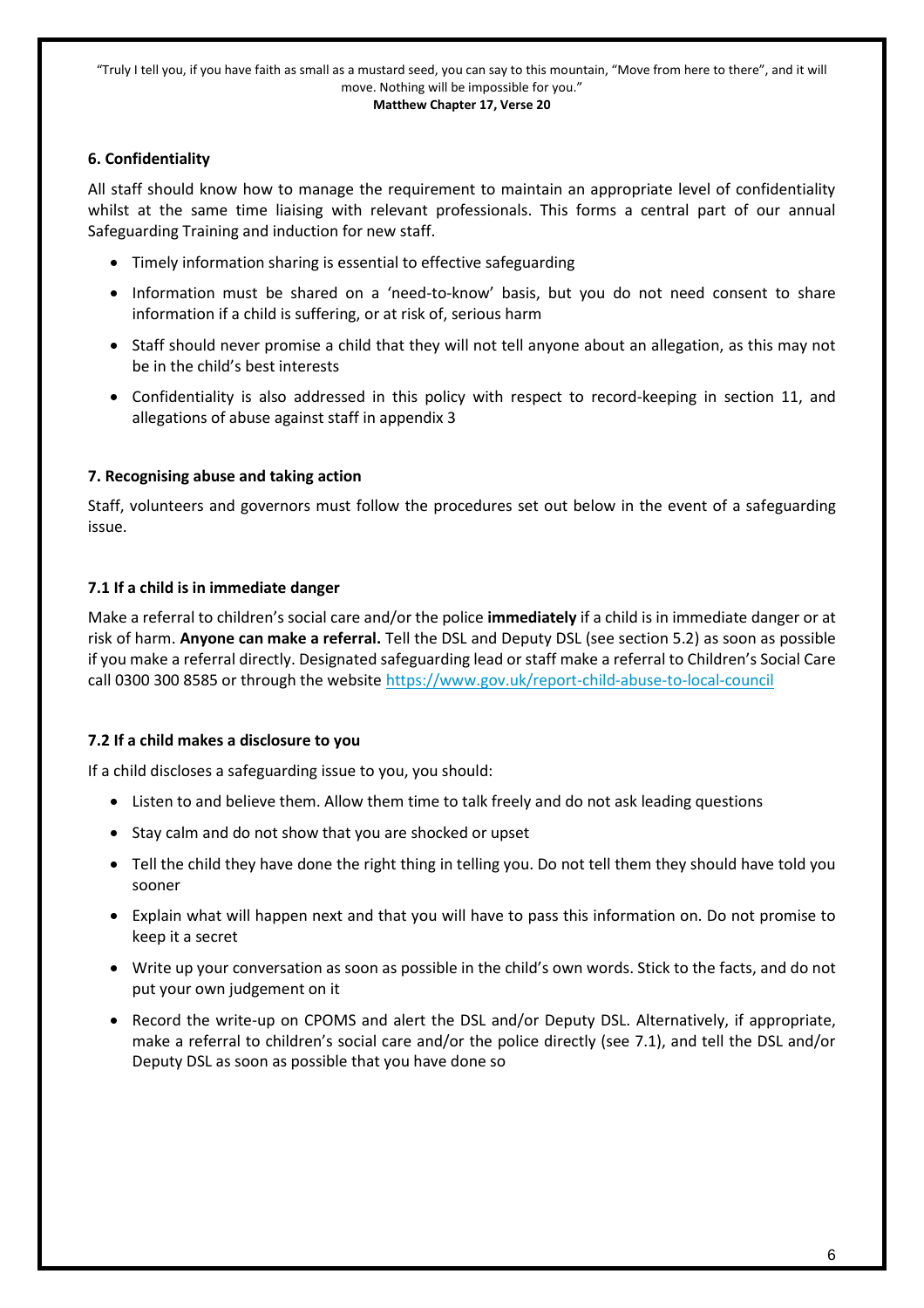#### **Matthew Chapter 17, Verse 20**

## **7.3 If you discover that FGM has taken place or a pupil is at risk of FGM**

The Department for Education's Keeping Children Safe in Education explains that FGM comprises "all procedures involving partial or total removal of the external female genitalia, or other injury to the female genital organs".

FGM is illegal in the UK and a form of child abuse with long-lasting, harmful consequences. It is also known as 'female genital cutting', 'circumcision' or 'initiation'.

Possible indicators that a pupil has already been subjected to FGM, and factors that suggest a pupil may be at risk, are set out in appendix 4.

**Any teacher** who discovers that an act of FGM appears to have been carried out on a **pupil under 18** must immediately report this to the police, personally. This is a statutory duty, and teachers will face disciplinary sanctions for failing to meet it.

The duty above does not apply in cases where a pupil is *at risk* of FGM or FGM is suspected but is not known to have been carried out. Staff should not examine pupils.

**Any other member of staff** who discovers that an act of FGM appears to have been carried out on a **pupil under 18** must speak to the DSL and Deputy DSL and follow our local safeguarding procedures.

**Any member of staff** who suspects a pupil is *at risk* of FGM, or discovers that a pupil age 18 or over appears to have been a victim of FGM must speak to the DSL and Deputy DSL and follow our local safeguarding procedures.

## **7.4 If you have concerns about a child (as opposed to a child being in immediate danger)**

Figure 1 illustrates the procedure to follow if you have concerns about a child's welfare and the child is not in immediate danger.

Where possible, speak to the DSL and Deputy DSL first to agree a course of action. Alternatively, make a referral to local authority children's social care directly (see 'Referral' below).

You can also contact the charity NSPCC on 0808 800 5000 if you need advice on the appropriate action.

## **Multi-Agency working**

Under the new legislation there will be 3 safeguarding partners who must make arrangements to work together to safeguard and promote the welfare of local children, including identifying and responding to their needs. This replaces the role of the LSCB. As a school we will need to be fully engaged with the new safeguarding arrangements.

## **Early help**

If early help is appropriate, the DSL and Deputy DSL will support you in liaising with other agencies and setting up an inter-agency assessment as appropriate.

The DSL will keep the case under constant review and the school will consider a referral to local authority children's social care if the situation does not seem to be improving. Timelines of interventions will be monitored and reviewed.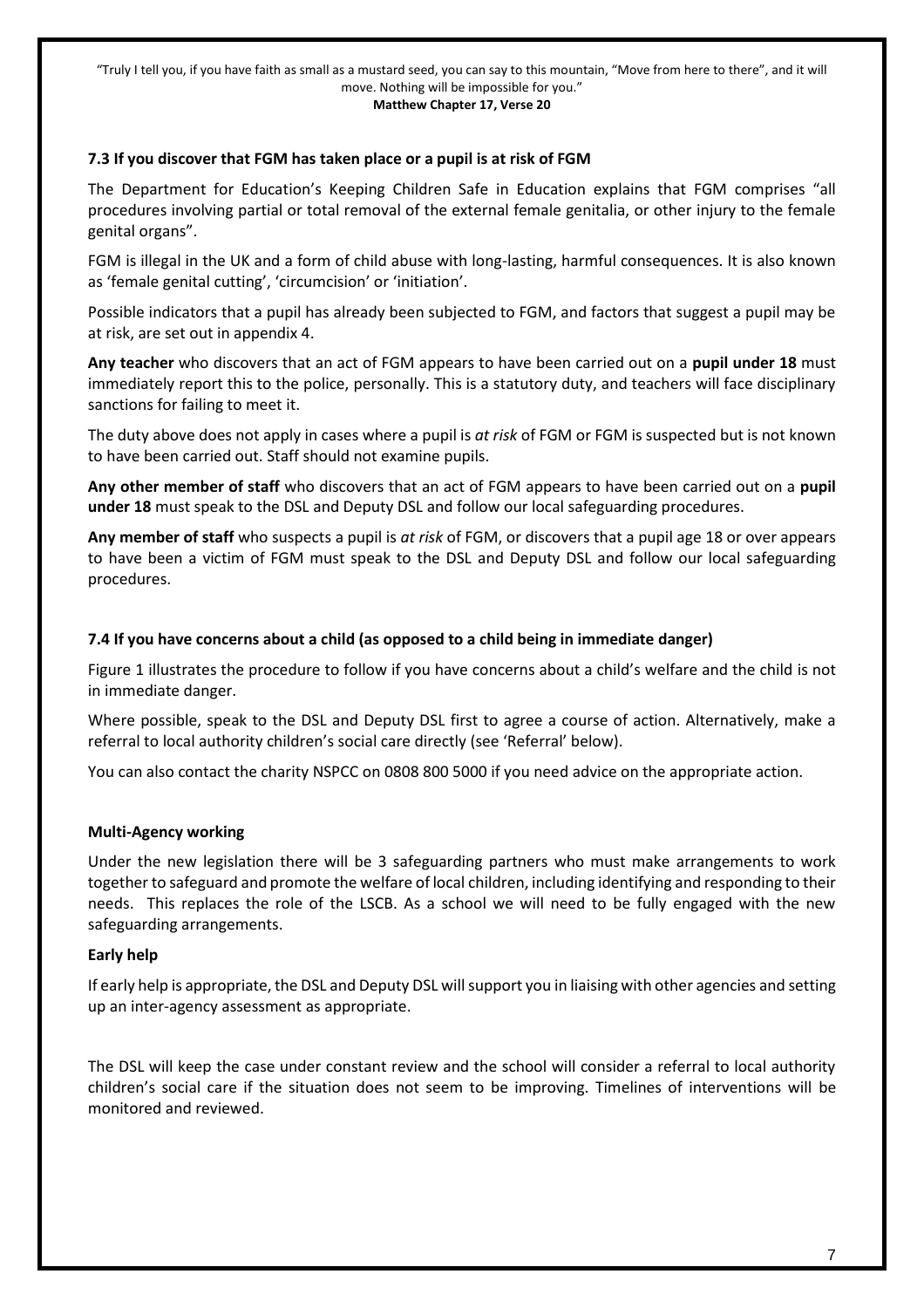#### **Referral**

#### **Internal:**

The academy uses the CPOMS referral system and all staff are provided with training on how to make referrals. The following categories are included in the system but each also has its own sub-categories. For example, the new recommendation of 'peer on peer abuse' is in the bullying section:

| Accidents                  | LAC                   |
|----------------------------|-----------------------|
| Alternative Provision      | Medical               |
| Attendance                 | <b>Meeting Notes</b>  |
| Behaviour                  | Parental Concern      |
| <b>Bullying</b>            | Pastoral Care Concern |
| <b>Child Protection</b>    | Physical restraint    |
| Hardship                   | RELAY                 |
| Inclusion Unit             | Safeguarding          |
| <b>Information Sharing</b> | SEND                  |

#### **External:**

If it is appropriate to refer the case to local authority children's social care or the police, the DSL and Deputy DSL will make the referral or support you to do so.

As much information as possible should be included in the referral to help social care assessments consider contexts outside the home and enable a contextual approach.

If you make a referral directly (see section 7.1), you must tell the DSL and Deputy DSL as soon as possible.

The local authority will make a decision within 1 working day of a referral about what course of action to take and will let the person who made the referral know the outcome. The DSL and Deputy DSL or person who made the referral must follow up with the local authority if this information is not made available, and ensure outcomes are properly recorded.

If the child's situation does not seem to be improving after the referral, the DSL or person who made the referral must contact the local authority and make sure the case is reconsidered to ensure the concerns have been addressed and the child's situation improves.

## **7.5 If you have concerns about extremism**

If a child is not at immediate risk of harm, where possible, speak to the DSL and Deputy DSL first to agree a course of action. Alternatively, make a referral to local authority children's social care directly if appropriate (see 'Referral' above). You can also make a referral directly to Channel.

In an emergency, call 999 or the Children's Services Referral Hub 0300 300 8585 if you:

- Think someone is in immediate danger
- Think someone may be planning to travel to join an extremist group
- See or hear something that may be terrorist-related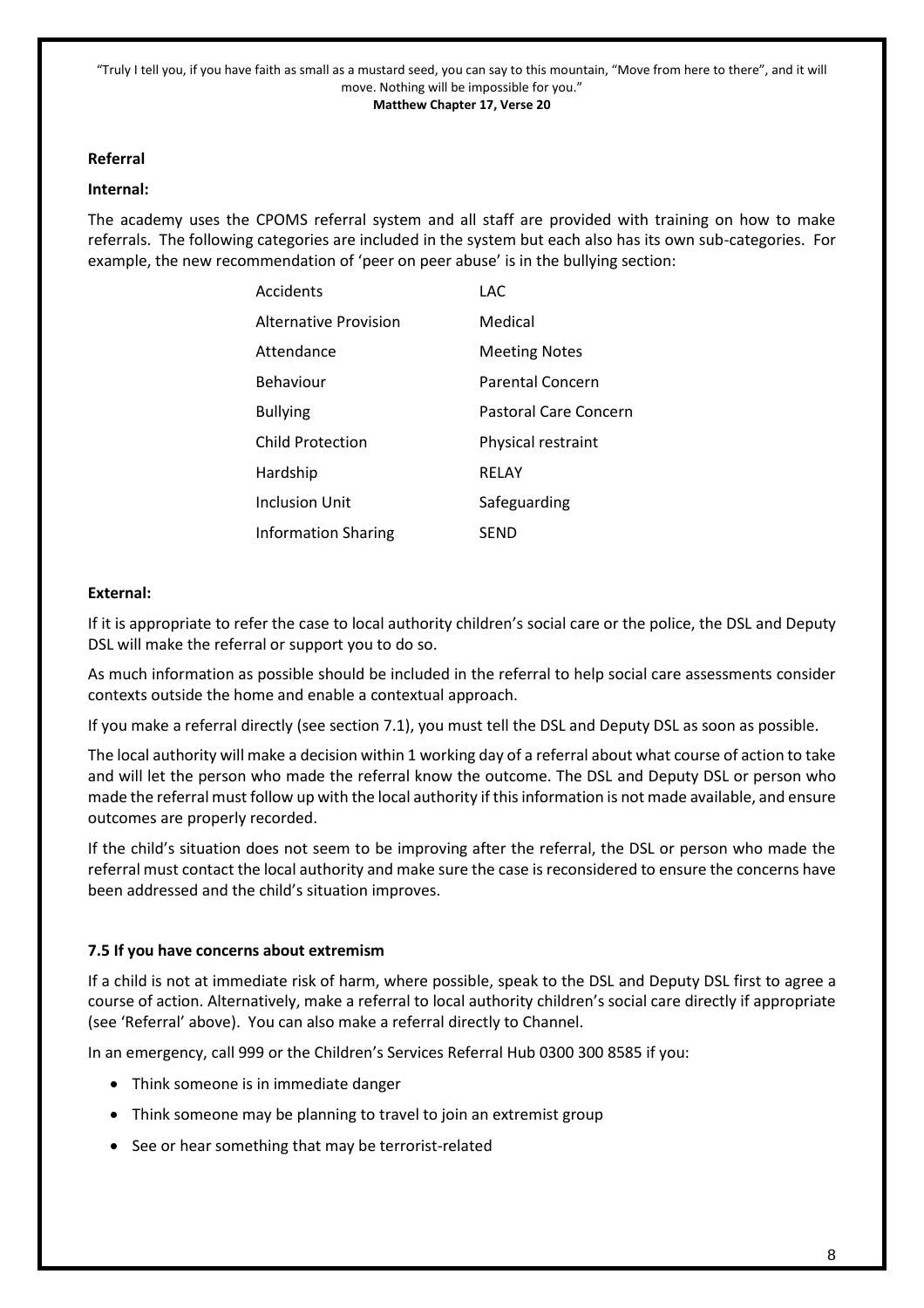

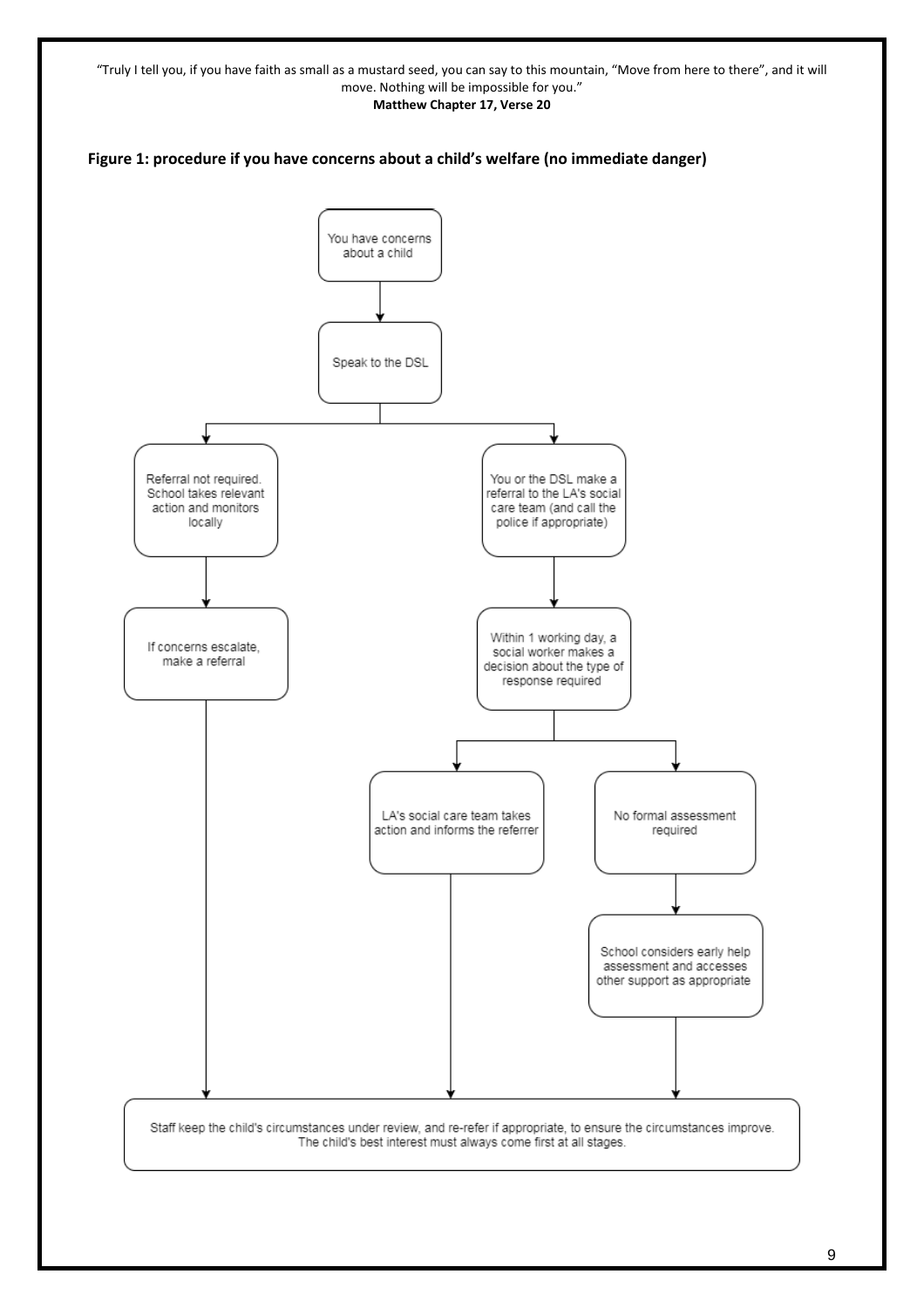## **7.6 Concerns about a staff member or volunteer**

If you have concerns about a member of staff or volunteer, speak to the principal. If you have concerns about the principal, speak to the chair of governors.

You can also discuss any concerns about any staff member or volunteer with the DSL and Deputy DSL.

The principal/chair of governors/DSL/Deputy DSL will then follow the procedures set out in appendix 3, if appropriate.

## **7.7 Peer-on-peer abuse - Allegations of abuse made against other pupils**

We recognise that children are capable of abusing their peers. Abuse will never be tolerated or passed off as "banter" or "part of growing up". Most cases of pupils hurting other pupils will be dealt with under our school's behaviour policy, but this child protection and safeguarding policy will apply to any allegations that raise safeguarding concerns. This might include where the alleged behaviour:

- Is serious, and potentially a criminal offence
- Could put pupils in the school at risk
- Is violent
- Involves pupils being forced to use drugs or alcohol
- Involves sexual exploitation, sexual abuse, sexual violence and sexual harassment, such as indecent exposure, sexual assault, or sexually inappropriate pictures or videos, including sexting

If a pupil makes an allegation of abuse against another pupil:

- All staff must understand the importance of challenging inappropriate behaviour between peers
- You must tell the DSL and Deputy DSL and record the allegation, but do not investigate it
- The DSL and Deputy DSL will contact the local authority children's social care team and follow its advice, as well as the police if the allegation involves a potential criminal offence
- The DSL and Deputy DSL will put a risk assessment and support plan into place for all children involved – both the victim(s) and the child(ren) against whom the allegation has been made – with a named person they can talk to if needed
- The DSL and Deputy DSL will contact the children and adolescent mental health services (CAMHS), if appropriate

We will minimise the risk of peer-on-peer abuse by:

- Challenging any form of derogatory or sexualised language or behaviour
- Being vigilant to issues that particularly affect different genders for example, sexualised or aggressive touching or grabbing towards female pupils, and initiation or hazing type violence with respect to boys
- Ensuring our curriculum helps to educate pupils about appropriate behaviour and consent
- Ensuring pupils know they can talk to staff confidentially by providing access to a confidential email address [speakout@allsaintsacademydunstable.org](mailto:speakout@allsaintsacademydunstable.org) and by providing access to the Student Services area on request.
- Ensuring staff are trained to understand that a pupil harming a peer could be a sign that the child is being abused themselves, and that this would fall under the scope of this policy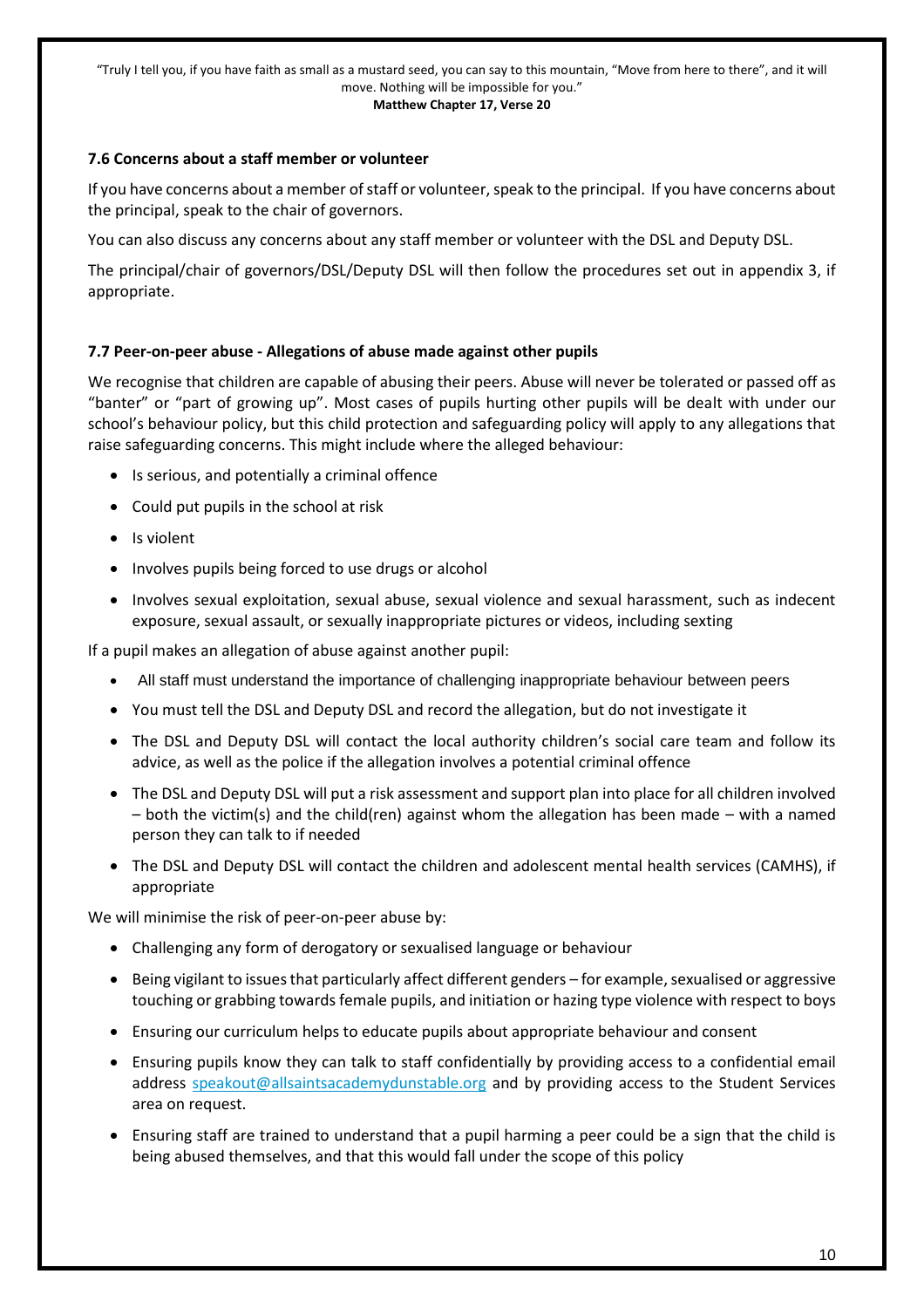## **8. Notifying parents - add 2 phone numbers**

Where appropriate, we will discuss any concerns about a child with the child's parents. The DSL and Deputy DSL will normally do this in the event of a suspicion or disclosure.

Other staff will only talk to parents about any such concerns following consultation with the DSL and Deputy DSL.

If we believe that notifying the parents would increase the risk to the child, we will discuss this with the local authority children's social care team before doing so.

In the case of allegations of abuse made against other children, we will normally notify the parents of all the children involved.

The academy now holds at least 2 different contact telephone numbers for every student.

## **9. Mobile phones, iPads and cameras**

Staff are allowed to bring their personal phones to school for their own use, but will limit such use to noncontact time when pupils are not present. Staff members' personal phones will remain in their bags or cupboards during contact time with pupils. Staff will not take pictures or recordings of pupils on their personal phones or cameras. We will follow the General Data Protection Regulation when taking and storing photos and recordings for use in the school. Making and using images of Pupils will require the age appropriate consent of the individual or their Parents/Carers. Images should not be displayed on Websites, in publications or in a public place without such consent.

On-line safety is addressed in house assemblies with all students. They are allowed to bring their mobile phones to school but are not permitted to use them during the school day. Procedures are in place to ensure the safe use of iPads in lessons and around the school site. Appropriate filters and monitoring systems are in place. All parents/carers have signed an iPad agreement prior to the device being issued to students.

## **10. Complaints and concerns about school safeguarding practices**

#### **10.1 Complaints against staff**

Complaints against staff that are likely to require a child protection investigation will be handled in accordance with our procedures for dealing with allegations of abuse made against staff (see appendix 3).

## **10.2 Other complaints**

All Staff and volunteers should be able to raise concerns about poor or unsafe practice and potential failures in the School's safeguarding regime.

## **10.3 Whistle-blowing**

If Staff members have concerns about another member of Staff this should be referred to the Principal. Where there are concerns about the Principal this should be referred to the Chair of Governors. If it is alleged that a member of Staff have:

Behaved in a way that has harmed or may have harmed a child

Possibly committed a criminal offence against or related to a child

Behaved towards a child that may indicate they would pose a risk of harm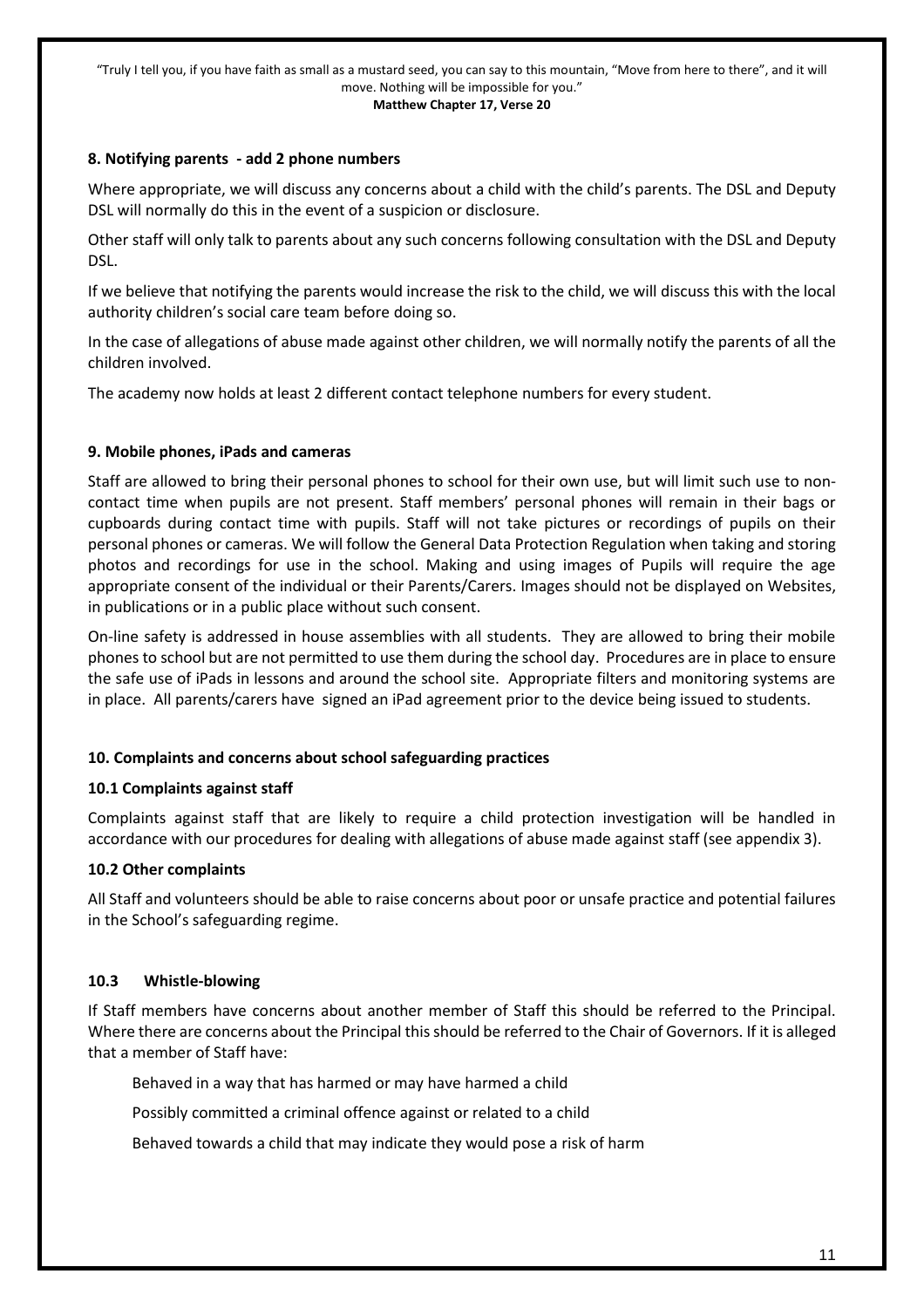The Principal would speak to Staff involved and contact LADO. A named person should be provided to support anyone facing an allegation. The complaint must be dealt with quickly and in a fair and consistent way.

## **11. Record-keeping**

All safeguarding concerns, discussions, decisions made, the reasons for those decisions, actions and outcomes must be recorded in writing. If you are in any doubt about whether to record something, discuss it with the DSL and Deputy DSL. Non-confidential records will be easily accessible and available. Confidential information and records will be held securely and only available to those who have a right or professional need to see them. Safeguarding records relating to individual children will be retained for a reasonable period of time after they have left the school**.** Both electronic and paper records are kept. Paper records are kept in locked cupboards in Student Services and are retained for for 6 years apart from records for CP cases which are kept for at least 7 years after the student has left the academy. These records will only be shared with Professionals on a "need to know" basis.

Only information relevant to the purpose should be shared with those who need it, information should be adequate, accurate and up to date, it must be made clear what is fact and opinion. Information should be shared in a timely manner. In an emergency situation it may not be appropriate to seek consent to share information, delays could harm a child.

- Appendix 2 sets out our policy on record-keeping specifically with respect to recruitment and preemployment checks
- Appendix 4 sets out our policy on record-keeping with respect to allegations of abuse made against staff

## **12. Training**

## **12.1 All staff**

All staff members will undertake safeguarding and child protection training at induction, including on whistleblowing procedures, to ensure they understand the school's safeguarding systems and their responsibilities, and can identify signs of possible abuse or neglect. This training will be regularly updated and will be in line with advice from our local safeguarding children board.

All staff will have training on the government's anti-radicalisation strategy, Prevent, to enable them to identify children at risk of being drawn into terrorism and to challenge extremist ideas.

Staff will also receive regular safeguarding and child protection updates (for example, through emails, ebulletins and staff meetings) as required, but at least annually. This year this included peer-on-peer abuse, sexual violence and harassment and the reporting of indecent images.

Volunteers will receive appropriate training, if applicable. They will be accompanied at all times if they do not have evidence of their up to date DBS certificate.

Visitors to school, be they working with students or around the academy, will need to show evidence of their DBS certificate. In some cases this may be provided by the organisation for whom they work.

## **12.2 The DSL and deputy**

The DSL and deputy will undertake child protection and safeguarding training at every year. In addition, they will update their knowledge and skills at regular intervals and at least annually (for example, through ebulletins, meeting other DSLs, or taking time to read and digest safeguarding developments). They will also undertake Prevent awareness training.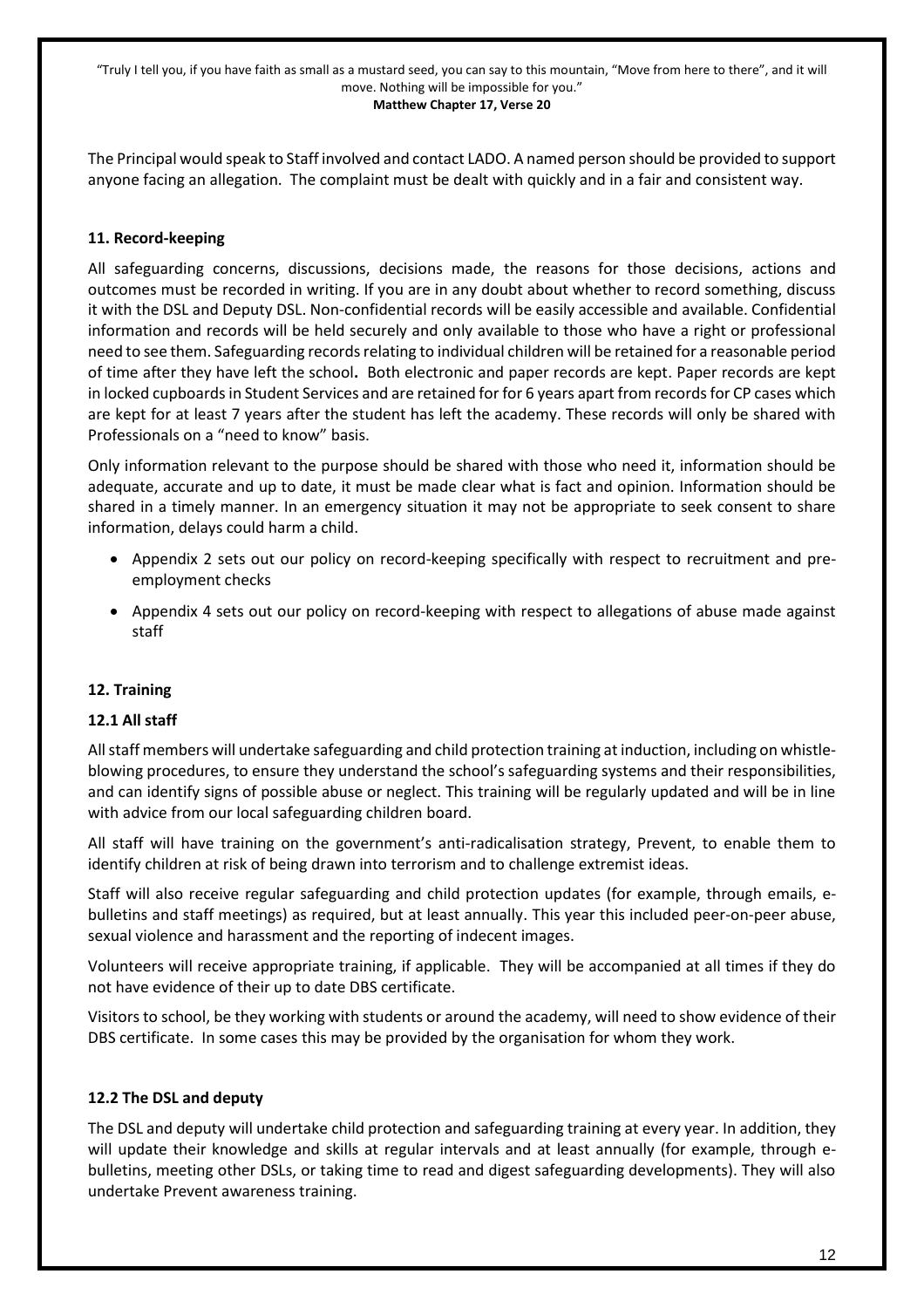## **12.3 Governors**

All governors receive training about safeguarding, to make sure they have the knowledge and information needed to perform their functions and understand their responsibilities.

The latest update in KCSIE and refers to clarity of process concerning governors and section 128 checks.

## **12.4 Recruitment – interview/appointment panels**

At least one person on any interview/appointment panel for a post at the school will have undertaken safer recruitment training. This will cover, as a minimum, the contents of the Department for Education's statutory guidance, Keeping Children Safe in Education (DfE2021), and be in line with local safeguarding procedures.

## **12.5 Staff who have contact with pupils and families**

All staff who have contact with children and families will have supervisions which will provide them with support, coaching and training, promote the interests of children and allow for confidential discussions of sensitive issues.

## **13. Monitoring arrangements**

This policy will be reviewed **annually** by the DSL and Deputy DSL. At every review, it will be approved by the full governing board.

## **14. Links with other policies**

This policy links to the following policies and procedures:

- Behaviour
- Staff Code of Conduct
- Complaints
- Health and safety
- Attendance
- safety
- Sex and relationship education
- First aid
- Curriculum
- GDPR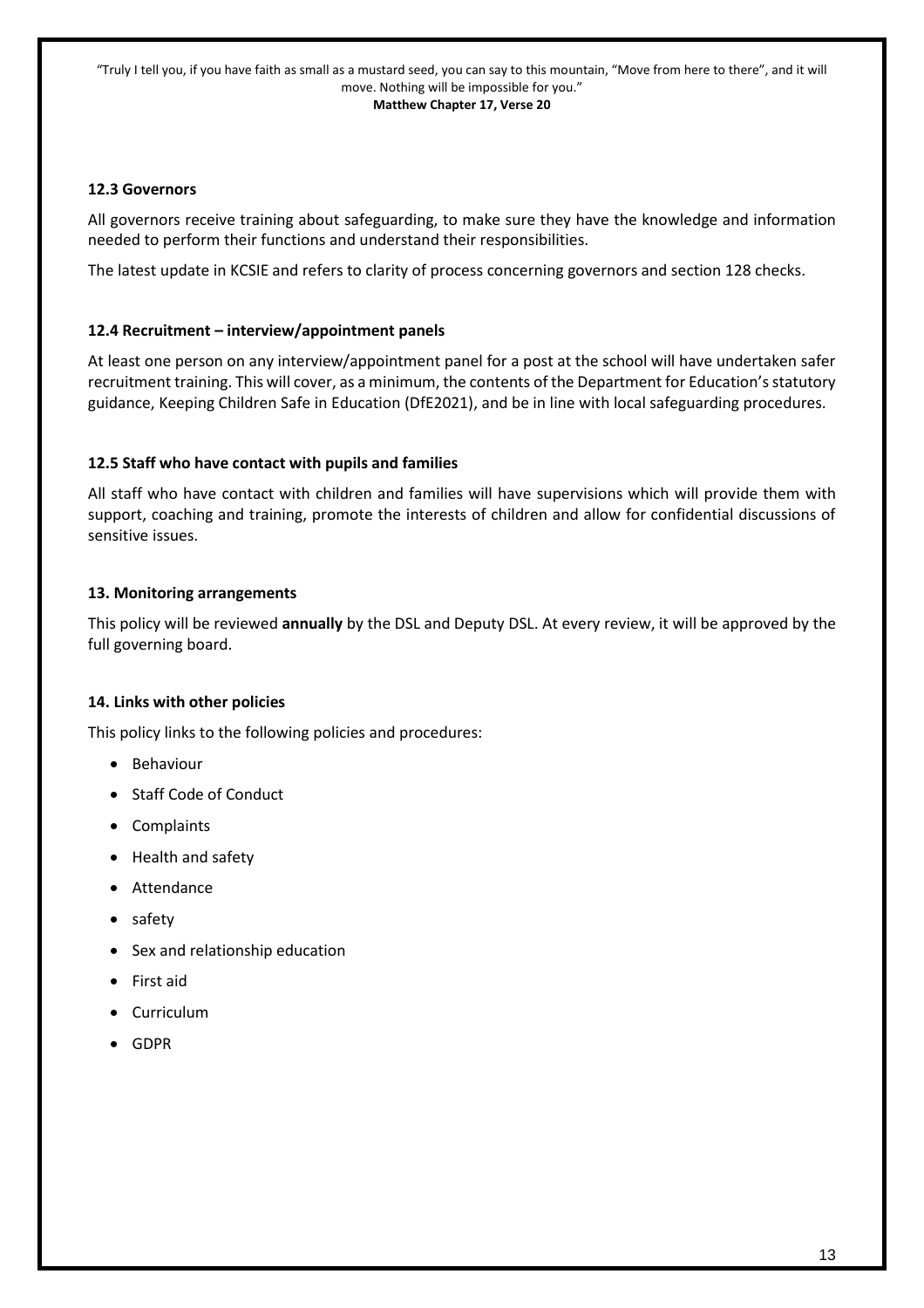**These appendices are based on the Department for Education's statutory guidance, Keeping Children Safe in Education.**

## **Appendix 1: types of abuse**

All staff should be able to reassure victims of abuse that they are being taken seriously and will be supported. Children should never be made to feel ashamed or that they are creating a problem by reporting the abuse, sexual violence or sexual harassment.

Abuse, including neglect, and safeguarding issues are rarely standalone events that can be covered by one definition or label. In most cases, multiple issues will overlap.

**Physical abuse** may involve hitting, shaking, throwing, poisoning, burning or scalding, drowning, suffocating or otherwise causing physical harm to a child. Physical harm may also be caused when a parent or carer fabricates the symptoms of, or deliberately induces, illness in a child.

**Emotional abuse** is the persistent emotional maltreatment of a child such as to cause severe and adverse effects on the child's emotional development. Some level of emotional abuse is involved in all types of maltreatment of a child, although it may occur alone.

Emotional abuse may involve:

- Conveying to a child that they are worthless or unloved, inadequate, or valued only insofar as they meet the needs of another person
- Not giving the child opportunities to express their views, deliberately silencing them or 'making fun' of what they say or how they communicate
- Age or developmentally inappropriate expectations being imposed on children. These may include interactions that are beyond a child's developmental capability, as well as overprotection and limitation of exploration and learning, or preventing the child participating in normal social interaction
- Seeing or hearing the ill-treatment of another
- Serious bullying (including cyberbullying), causing children frequently to feel frightened or in danger, or the exploitation or corruption of children

**Sexual abuse** involves forcing or enticing a child or young person to take part in sexual activities, not necessarily involving a high level of violence, whether or not the child is aware of what is happening. The activities may involve:

- Physical contact, including assault by penetration (for example rape or oral sex) or non-penetrative acts such as masturbation, kissing, rubbing and touching outside of clothing
- Non-contact activities, such as involving children in looking at, or in the production of, sexual images, watching sexual activities, encouraging children to behave in sexually inappropriate ways, or grooming a child in preparation for abuse (including via the internet)

Sexual abuse is not solely perpetrated by adult males. Women can also commit acts of sexual abuse, as can other children.

**Neglect** is the persistent failure to meet a child's basic physical and/or psychological needs, likely to result in the serious impairment of the child's health or development. Neglect may occur during pregnancy as a result of maternal substance abuse.

Once a child is born, neglect may involve a parent or carer failing to:

- Provide adequate food, clothing and shelter (including exclusion from home or abandonment)
- Protect a child from physical and emotional harm or danger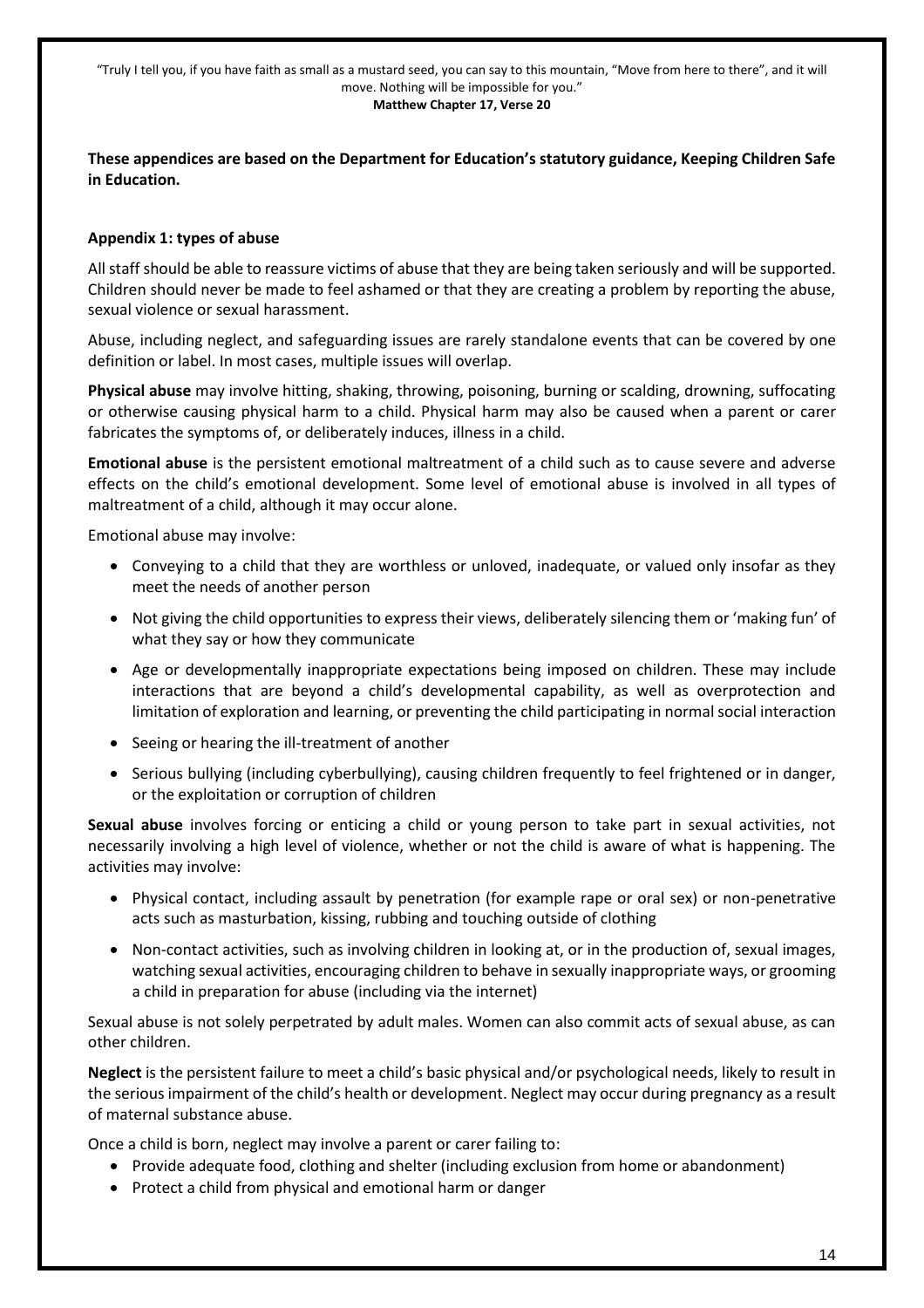- Ensure adequate supervision (including the use of inadequate care-givers)
- Ensure access to appropriate medical care or treatment

It may also include neglect of, or unresponsiveness to, a child's basic emotional needs.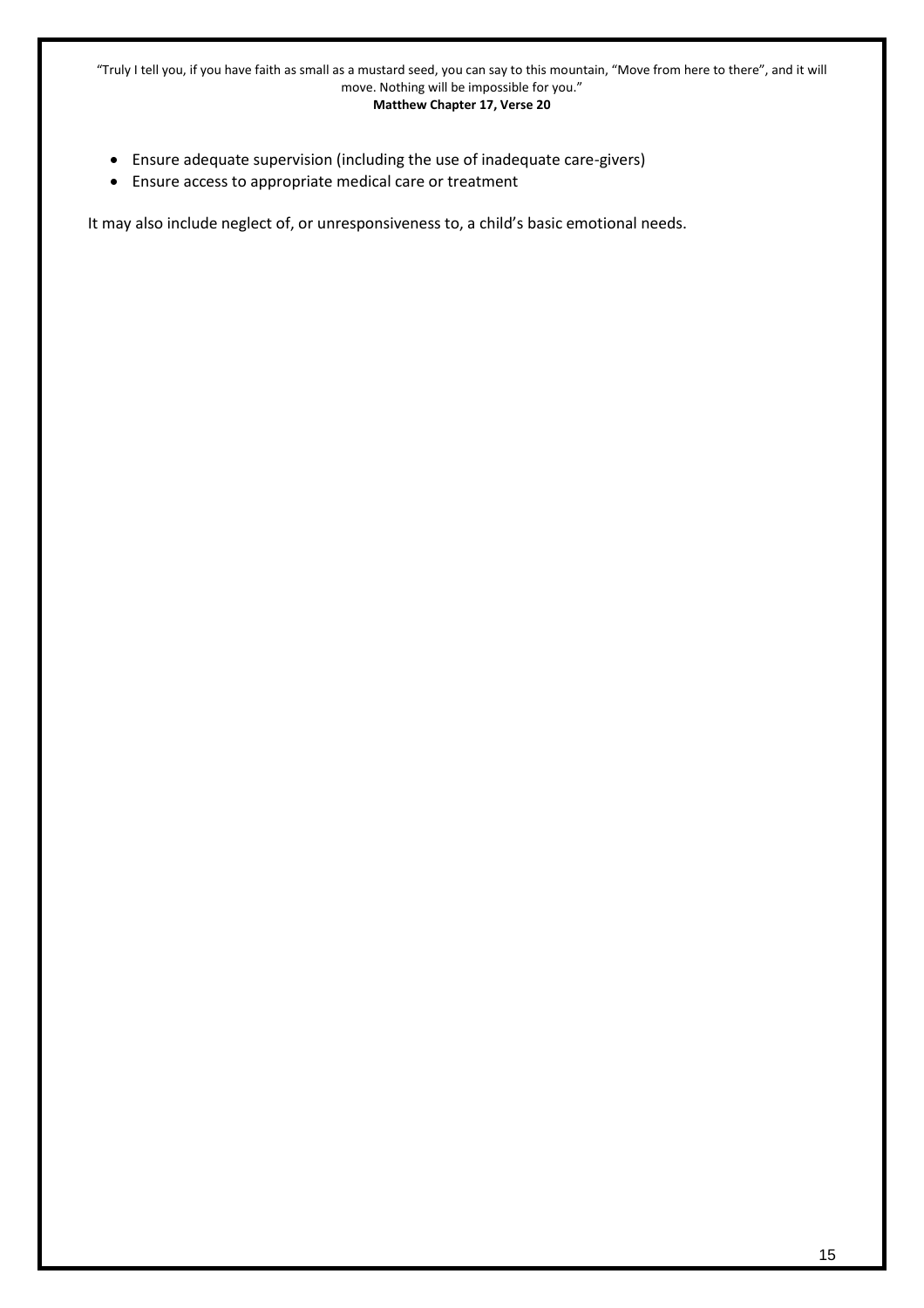#### **Matthew Chapter 17, Verse 20**

# **Appendix 2: safer recruitment and DBS checks – policy and procedures**

We will record all information on the checks carried out in the school's single central record (SCR). Copies of these checks, where appropriate, will be held in individuals' personnel files. We follow requirements and best practice in retaining copies of these checks, as set out below.

# **Appointing new staff**

When appointing new staff, we will:

- Verify their identity
- Obtain (via the applicant) an enhanced Disclosure and Barring Service (DBS) certificate, including barred list information for those who will be engaging in regulated activity (see definition below). We will not keep a copy of this for longer than 6 months
- Obtain a separate barred list check if they will start work in regulated activity before the DBS certificate is available
- Verify their mental and physical fitness to carry out their work responsibilities
- Verify their right to work in the UK. We will keep a copy of this verification for the duration of the member of staff's employment and for 2 years afterwards
- Verify their professional qualifications, as appropriate
- Ensure they are not subject to a prohibition order if they are employed to be a teacher
- Carry out further additional checks, as appropriate, on candidates who have lived or worked outside of the UK, including (where relevant) any teacher sanctions or restrictions imposed by a European Economic Area professional regulating authority, and criminal records checks or their equivalent
- Check that candidates taking up a management position are not subject to a prohibition from management (section 128) direction made by the secretary of state
- Ask for written information about previous employment history and check that information is not contradictory or incomplete

We will seek references on all short-listed candidates, including internal candidates, before interview. We will scrutinise these and resolve any concerns before confirming appointments.

**Regulated activity** means a person who will be:

- Responsible, on a regular basis in a school or college, for teaching, training, instructing, caring for or supervising children
- Carrying out paid, or unsupervised unpaid, work regularly in a school or college where that work provides an opportunity for contact with children
- Engaging in intimate or personal care or overnight activity, even if this happens only once and regardless of whether they are supervised or not

# **Existing staff**

If we have concerns about an existing member of staff's suitability to work with children, we will carry out all the relevant checks as if the individual was a new member of staff. We will also do this if an individual moves from a post that is not regulated activity to one that is.

We will refer to the DBS anyone who has harmed, or poses a risk of harm, to a child or vulnerable adult:

 Where the 'harm test' is satisfied in respect of the individual (i.e. that no action or inaction occurred but the present risk that it could was significant)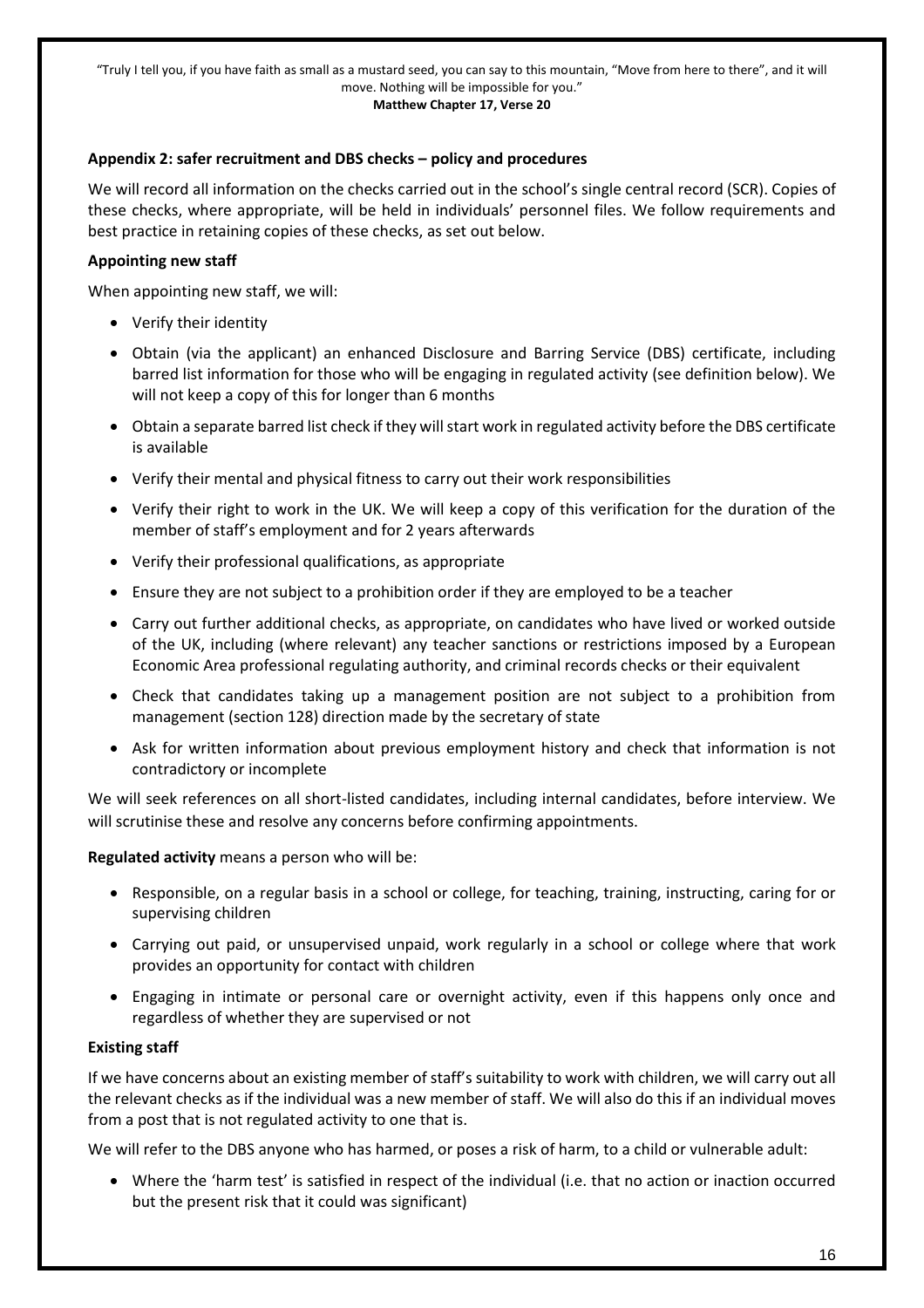- Where the individual has received a caution or conviction for a relevant offence
- If there is reason to believe that the individual has committed a listed relevant offence, under the [Safeguarding Vulnerable Groups Act 2006 \(Prescribed Criteria and Miscellaneous Provisions\)](http://www.legislation.gov.uk/uksi/2009/37/contents/made)  [Regulations 2009](http://www.legislation.gov.uk/uksi/2009/37/contents/made)
- If the individual has been removed from working in regulated activity (paid or unpaid) or would have been removed if they had not left

## **Agency and third-party staff**

We will obtain written notification from any agency or third-party organisation that it has carried out the necessary safer recruitment checks that we would otherwise perform. We will also check that the person presenting themselves for work is the same person on whom the checks have been made.

## **Contractors**

We will ensure that any contractor, or any employee of the contractor, who is to work at the school has had the appropriate level of DBS check. This will be:

- An enhanced DBS check with barred list information for contractors engaging in regulated activity
- An enhanced DBS check, not including barred list information, for all other contractors who are not in regulated activity but whose work provides them with an opportunity for regular contact with children

We will obtain the DBS check for self-employed contractors.

We will not keep copies of such checks for longer than 6 months.

Contractors who have not had any checks will not be allowed to work unsupervised or engage in regulated activity under any circumstances.

We will check the identity of all contractors and their staff on arrival at the school.

## **Trainee/student teachers**

Where applicants for initial teacher training are salaried by us, we will ensure that all necessary checks are carried out.

Where trainee teachers are fee-funded, we will obtain written confirmation from the training provider that necessary checks have been carried out and that the trainee has been judged by the provider to be suitable to work with children.

## **Volunteers**

We will:

- Never leave an unchecked volunteer unsupervised or allow them to work in regulated activity
- Obtain an enhanced DBS check with barred list information for all volunteers who are new to working in regulated activity
- Obtain an enhanced DBS check without barred list information for all volunteers who are not in regulated activity, but who have an opportunity to come into contact with children on a regular basis, for example, supervised volunteers
- Carry out a risk assessment when deciding whether to seek an enhanced DBS check for any volunteers not engaging in regulated activity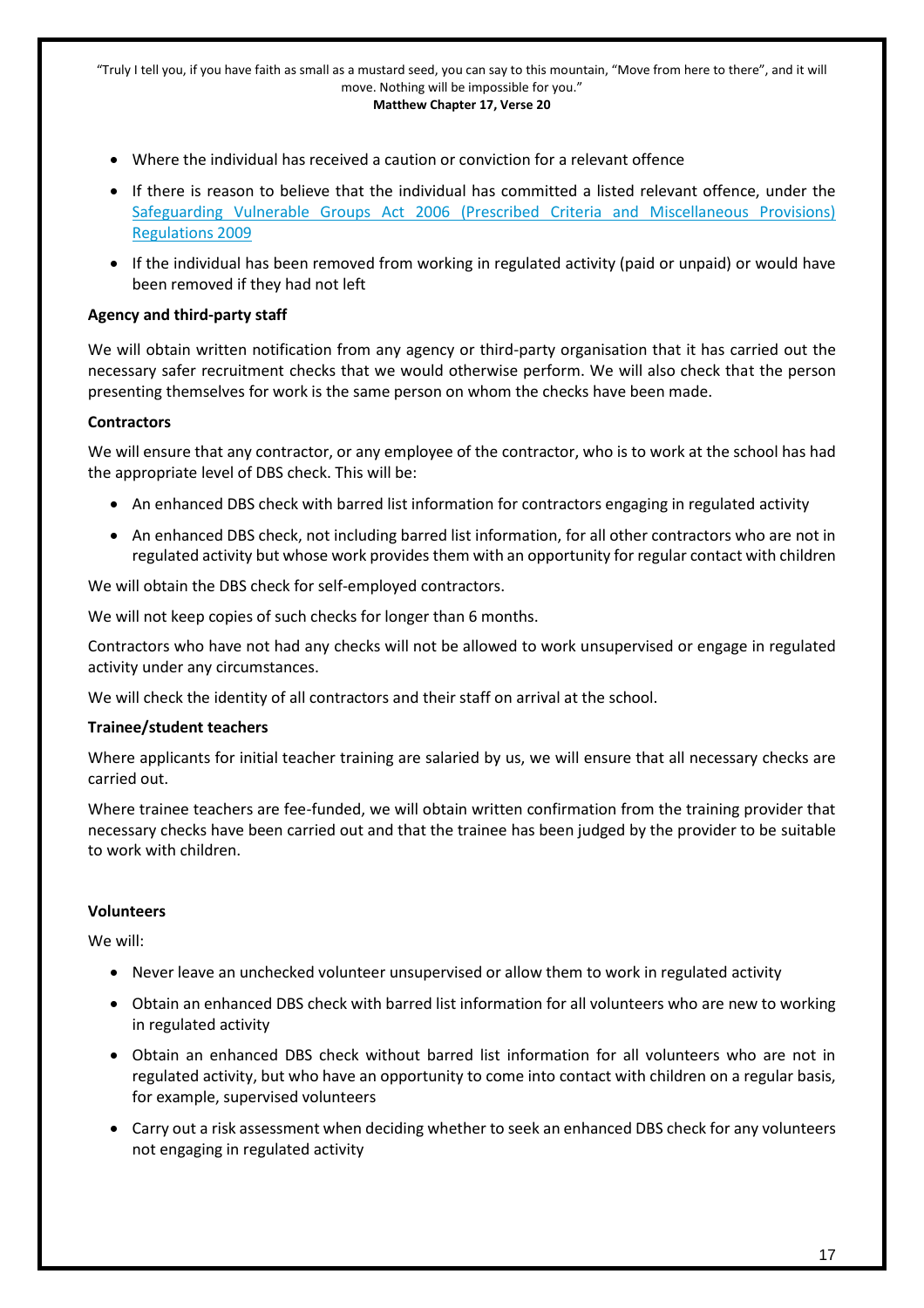## **Governors**

All governors will have an enhanced DBS check without barred list information. They will have an enhanced DBS check with barred list information if working in regulated activity. The chair of the board of trustees will have their DBS check countersigned by the secretary of state. All trustees, proprietors and local governors will have the following checks:

- Section 128 direction further clarity provided in KCSIE 2020
- Right to work in the UK
- Other checks deemed necessary if they have lived or worked outside the UK

## **Adults who supervise pupils on work experience**

When organising work experience, we will ensure that policies and procedures are in place to protect children from harm.

We will also consider whether it is necessary for barred list checks to be carried out on the individuals who supervise a pupil under 16 on work experience. This will depend on the specific circumstances of the work experience, including the nature of the supervision, the frequency of the activity being supervised, and whether the work is regulated activity.

## **Pupils staying with host families**

Where the school makes arrangements for pupils to be provided with care and accommodation by a host family to which they are not related (for example, during a foreign exchange visit), we will request enhanced DBS checks with barred list information on those people.

Where the school is organising such hosting arrangements overseas and host families cannot be checked in the same way, we will work with our partner schools abroad to ensure that similar assurances are undertaken prior to the visit.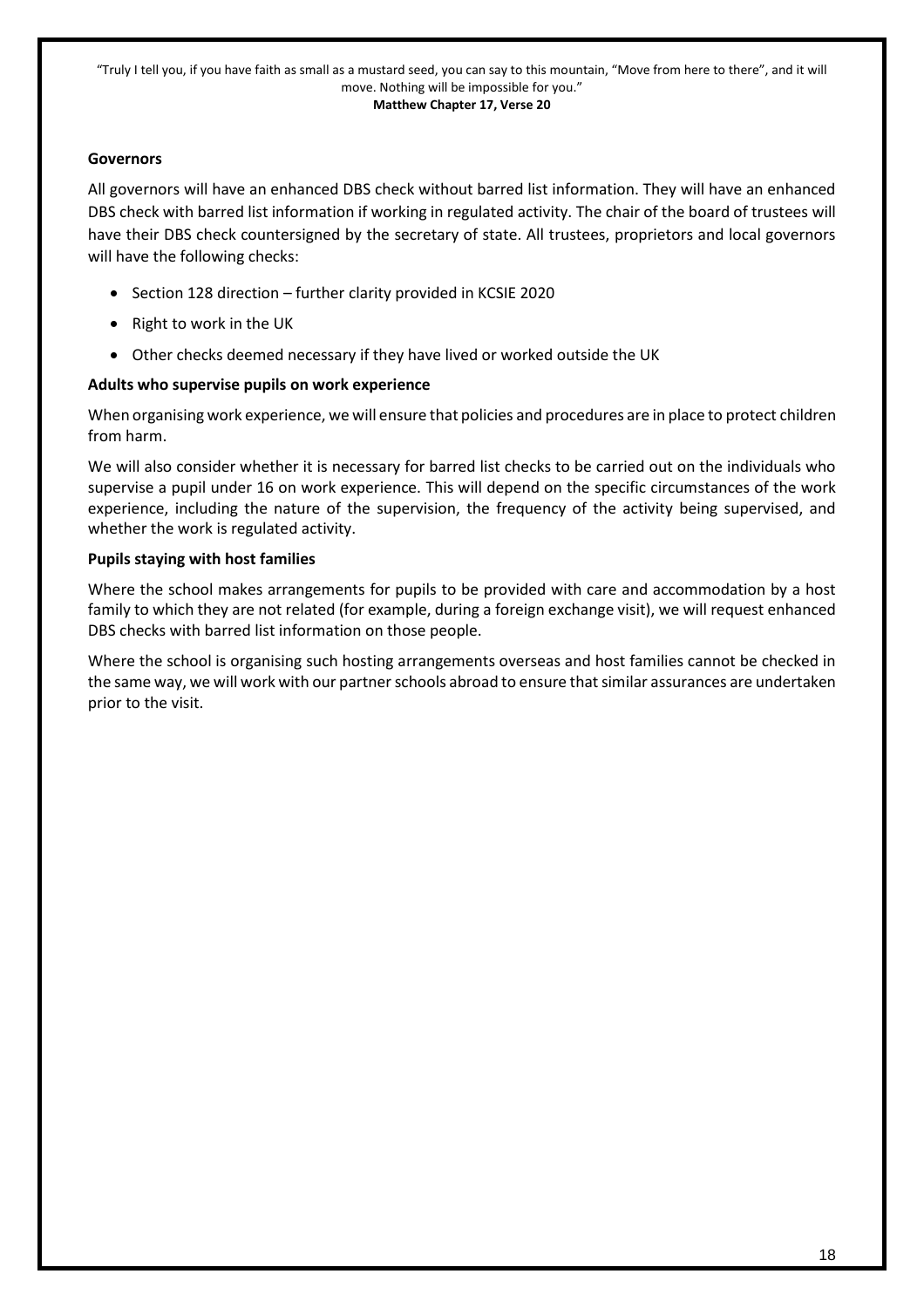#### **Matthew Chapter 17, Verse 20**

## **Appendix 3: allegations of abuse made against staff**

This section of this policy applies to all cases in which it is alleged that a current member of staff or volunteer has:

- Behaved in a way that has harmed a child, or may have harmed a child, or
- Possibly committed a criminal offence against or related to a child, or
- Behaved towards a child or children in a way that indicates he or she would pose a risk of harm to children

It applies regardless of whether the alleged abuse took place in the school. Allegations against a teacher who is no longer teaching and historical allegations of abuse will be referred to the police.

We will deal with any allegation of abuse against a member of staff or volunteer very quickly, in a fair and consistent way that provides effective child protection while also supporting the individual who is the subject of the allegation.

Our procedures for dealing with allegations will be applied with common sense and judgement.

## **Suspension**

Suspension will not be the default position, and will only be considered in cases where there is reason to suspect that a child or other children is/are at risk of harm, or the case is so serious that it might be grounds for dismissal. In such cases, we will only suspend an individual if we have considered all other options available and there is no reasonable alternative.

Based on an assessment of risk, we will consider alternatives such as:

- Redeployment within the school so that the individual does not have direct contact with the child or children concerned
- Providing an assistant to be present when the individual has contact with children
- Redeploying the individual to alternative work in the school so that they do not have unsupervised access to children
- Moving the child or children to classes where they will not come into contact with the individual, making it clear that this is not a punishment and parents have been consulted
- Temporarily redeploying the individual to another role in a different location, for example to an alternative school or other work for the local authority.

# **Definitions for outcomes of allegation investigations**

- **Substantiated:** there is sufficient evidence to prove the allegation
- **Malicious:** there is sufficient evidence to disprove the allegation and there has been a deliberate act to deceive
- **False:** there is sufficient evidence to disprove the allegation
- **Unsubstantiated:** there is insufficient evidence to either prove or disprove the allegation (this does not imply guilt or innocence)

## **Procedure for dealing with allegations**

In the event of an allegation that meets the criteria above, the headteacher (or chair of governors where the headteacher is the subject of the allegation) – the 'case manager' – will take the following steps:

 Immediately discuss the allegation with the designated officer at the local authority. This is to consider the nature, content and context of the allegation and agree a course of action, including whether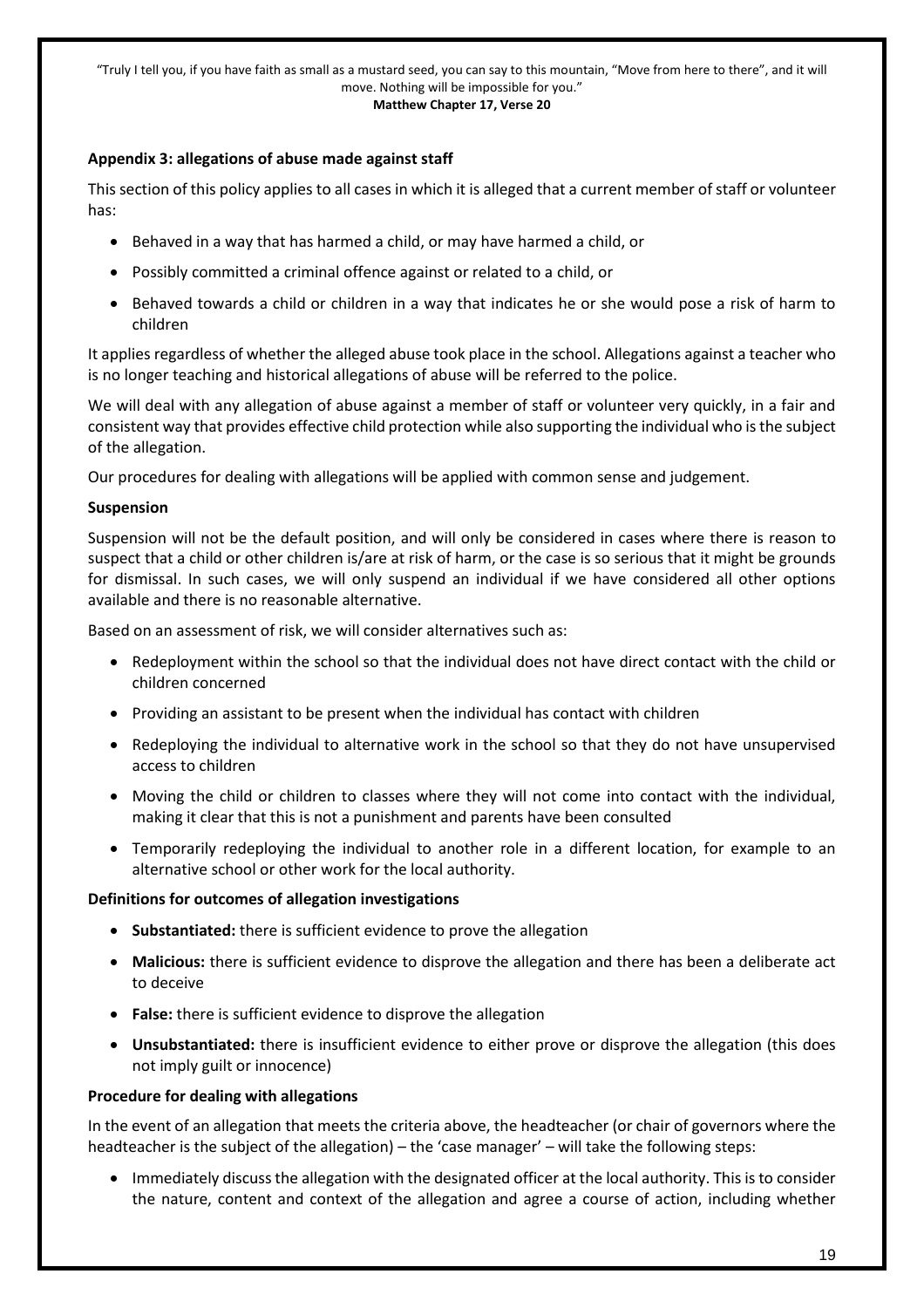further enquiries are necessary to enable a decision on how to proceed, and whether it is necessary to involve the police and/or children's social care services. (The case manager may, on occasion, consider it necessary to involve the police *before* consulting the designated officer – for example, if the accused individual is deemed to be an immediate risk to children or there is evidence of a possible criminal offence. In such cases, the case manager will notify the designated officer as soon as practicably possible after contacting the police)

- Inform the accused individual of the concerns or allegations and likely course of action as soon as possible after speaking to the designated officer (and the police or children's social care services, where necessary). Where the police and/or children's social care services are involved, the case manager will only share such information with the individual as has been agreed with those agencies
- Where appropriate (in the circumstances described above), carefully consider whether suspension of the individual from contact with children at the school is justified or whether alternative arrangements such as those outlined above can be put in place. Advice will be sought from the designated officer, police and/or children's social care services, as appropriate
- **If immediate suspension is considered necessary**, agree and record the rationale for this with the designated officer. The record will include information about the alternatives to suspension that have been considered, and why they were rejected. Written confirmation of the suspension will be provided to the individual facing the allegation or concern within 1 working day, and the individual will be given a named contact at the school and their contact details
- **If it is decided that no further action is to be taken** in regard to the subject of the allegation or concern, record this decision and the justification for it and agree with the designated officer what information should be put in writing to the individual and by whom, as well as what action should follow both in respect of the individual and those who made the initial allegation
- **If it is decided that further action is needed**, take steps as agreed with the designated officer to initiate the appropriate action in school and/or liaise with the police and/or children's social care services as appropriate
- Provide effective support for the individual facing the allegation or concern, including appointing a named representative to keep them informed of the progress of the case and consider what other support is appropriate.
- Inform the parents or carers of the child/children involved about the allegation as soon as possible if they do not already know (following agreement with children's social care services and/or the police, if applicable). The case manager will also inform the parents or carers of the requirement to maintain confidentiality about any allegations made against teachers (where this applies) while investigations are ongoing. Any parent or carer who wishes to have the confidentiality restrictions removed in respect of a teacher will be advised to seek legal advice
- Keep the parents or carers of the child/children involved informed of the progress of the case and the outcome, where there is not a criminal prosecution, including the outcome of any disciplinary process (in confidence)
- Make a referral to the DBS where it is thought that the individual facing the allegation or concern has engaged in conduct that harmed or is likely to harm a child, or if the individual otherwise poses a risk of harm to a child

If the school is made aware that the secretary of state has made an interim prohibition order in respect of an individual, we will immediately suspend that individual from teaching, pending the findings of the investigation by the National College for Teaching and Leadership.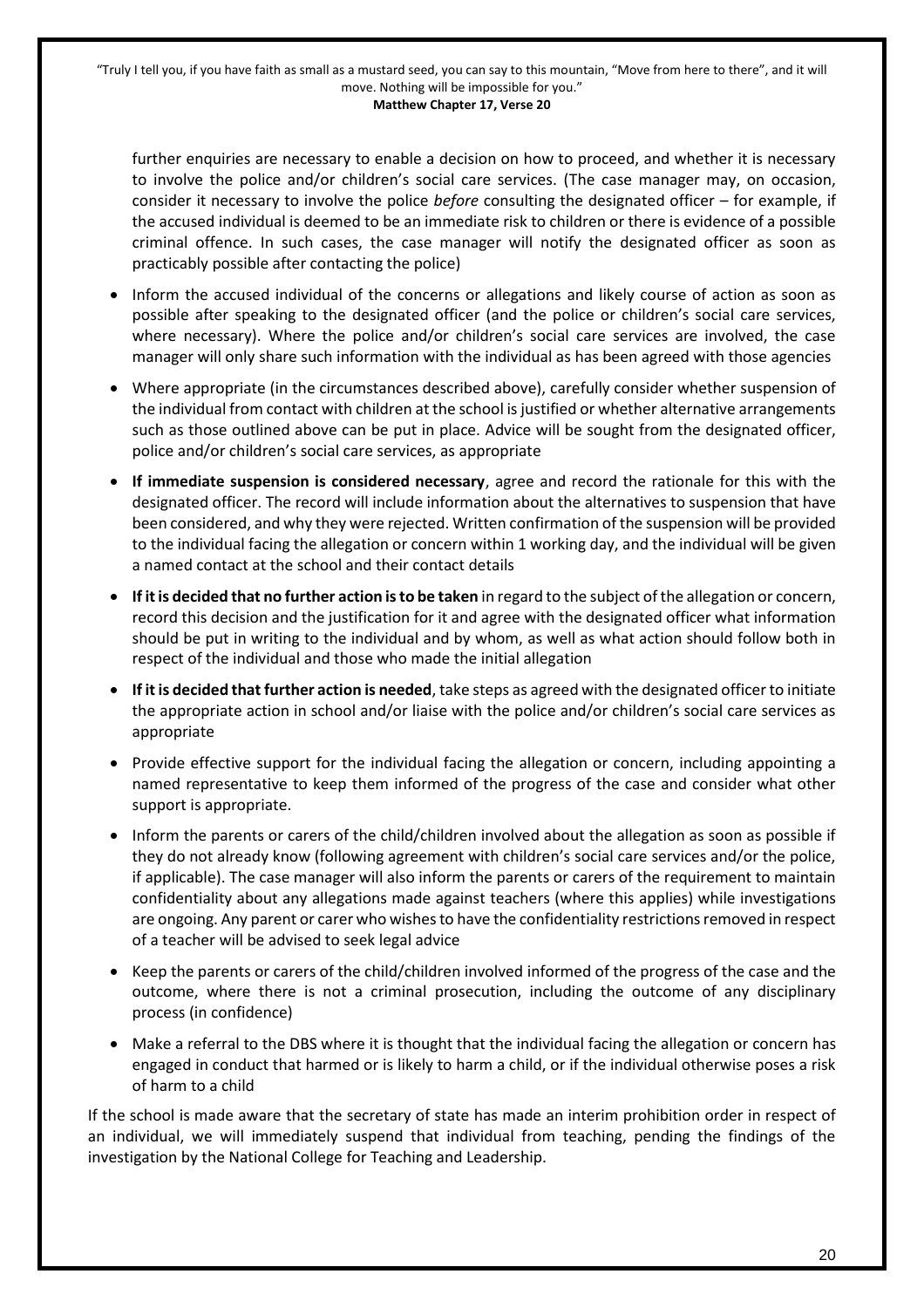Where the police are involved, wherever possible the governing body will ask the police at the start of the investigation to obtain consent from the individuals involved to share their statements and evidence for use in the school's disciplinary process, should this be required at a later point.

## **Timescales**

- Any cases where it is clear immediately that the allegation is unsubstantiated or malicious will be resolved within 1 week
- If the nature of an allegation does not require formal disciplinary action, we will institute appropriate action within 3 working days
- If a disciplinary hearing is required and can be held without further investigation, we will hold this within 15 working days

## **Specific actions**

## **Action following a criminal investigation or prosecution**

The case manager will discuss with the local authority's designated officer whether any further action, including disciplinary action, is appropriate and, if so, how to proceed, taking into account information provided by the police and/or children's social care services.

## **Conclusion of a case where the allegation is substantiated**

If the allegation is substantiated and the individual is dismissed or the school ceases to use their services, or the individual resigns or otherwise ceases to provide their services, the case manager and the school's personnel adviser will discuss with the designated officer whether to make a referral to the DBS for consideration of whether inclusion on the barred lists is required.

If the individual concerned is a member of teaching staff, the case manager and personnel adviser will discuss with the designated officer whether to refer the matter to the NCTL to consider prohibiting the individual from teaching.

## **Individuals returning to work after suspension**

If it is decided on the conclusion of a case that an individual who has been suspended can return to work, the case manager will consider how best to facilitate this.

The case manager will also consider how best to manage the individual's contact with the child or children who made the allegation, if they are still attending the school.

## **Unsubstantiated or malicious allegations**

If an allegation is shown to be deliberately invented, or malicious, the headteacher, or other appropriate person in the case of an allegation against the headteacher, will consider whether any disciplinary action is appropriate against the pupil(s) who made it, or whether the police should be asked to consider whether action against those who made the allegation might be appropriate, even if they are not a pupil.

## **Confidentiality**

The school will make every effort to maintain confidentiality and guard against unwanted publicity while an allegation is being investigated or considered.

The case manager will take advice from the local authority's designated officer, police and children's social care services, as appropriate, to agree:

- Who needs to know about the allegation and what information can be shared
- How to manage speculation, leaks and gossip, including how to make parents or carers of a child/children involved aware of their obligations with respect to confidentiality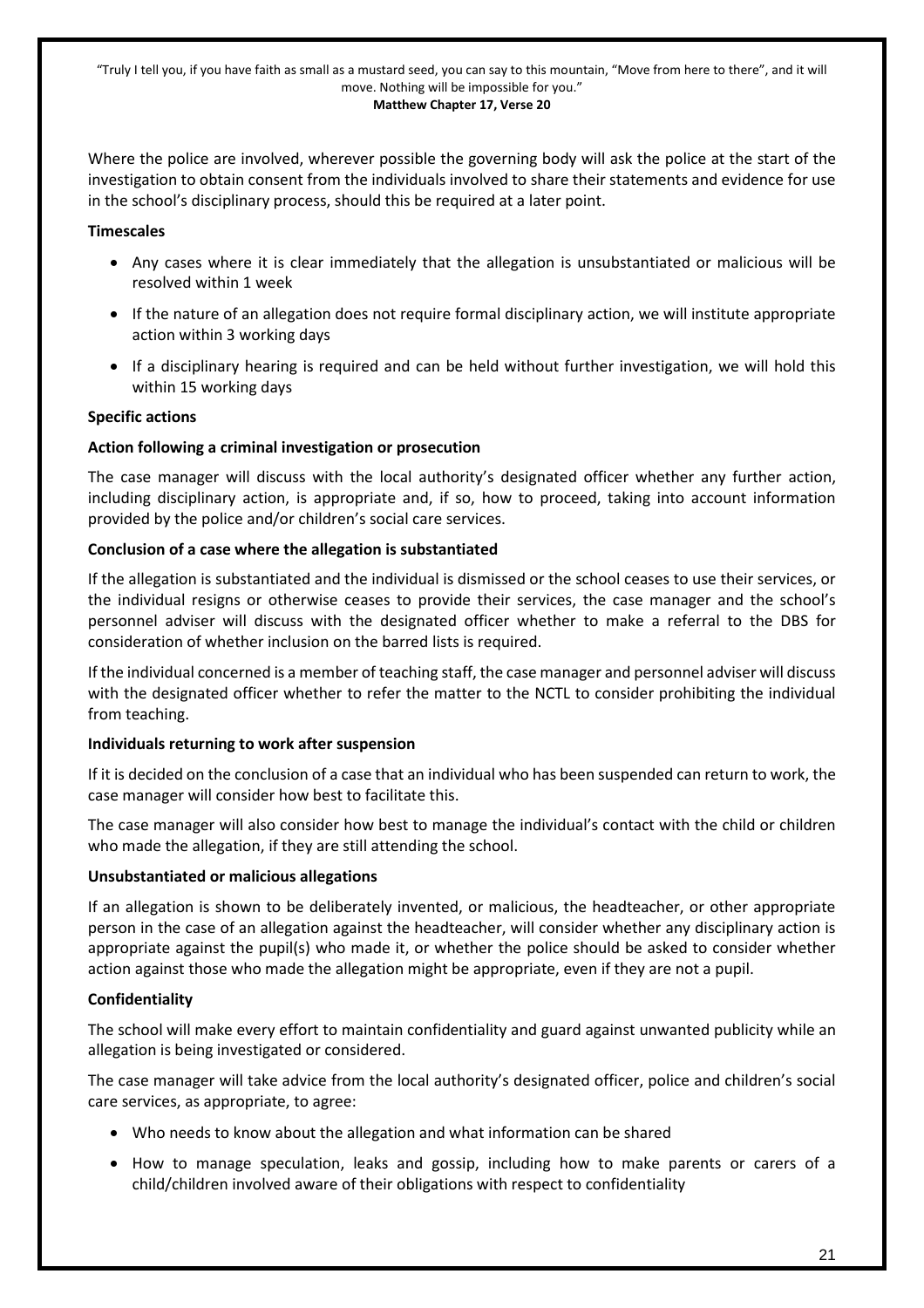- What, if any, information can be reasonably given to the wider community to reduce speculation
- How to manage press interest if, and when, it arises

## **Record-keeping**

The case manager will maintain clear records about any case where the allegation or concern meets the criteria above and store them on the individual's confidential personnel file for the duration of the case. Such records will include:

- A clear and comprehensive summary of the allegation
- Details of how the allegation was followed up and resolved
- Notes of any action taken and decisions reached (and justification for these, as stated above)

If an allegation or concern is not found to have been malicious, the school will retain the records of the case on the individual's confidential personnel file, and provide a copy to the individual. We will retain these records at least until the individual has reached normal pension age, or for 10 years from the date of the allegation if that is longer.

The records of any allegation that is found to be malicious will be deleted from the individual's personnel file.

#### **References**

When providing employer references, we will not refer to any allegation that has been proven to be false, unsubstantiated or malicious, or any history of allegations where all such allegations have been proven to be false, unsubstantiated or malicious.

## **Learning lessons**

After any cases where the allegations are *substantiated*, we will review the circumstances of the case with the local authority's designated officer to determine whether there are any improvements that we can make to the school's procedures or practice to help prevent similar events in the future.

This will include consideration of (as applicable):

- Issues arising from the decision to suspend the member of staff
- The duration of the suspension
- Whether or not the suspension was justified
- The use of suspension when the individual is subsequently reinstated. We will consider how future investigations of a similar nature could be carried out without suspending the individual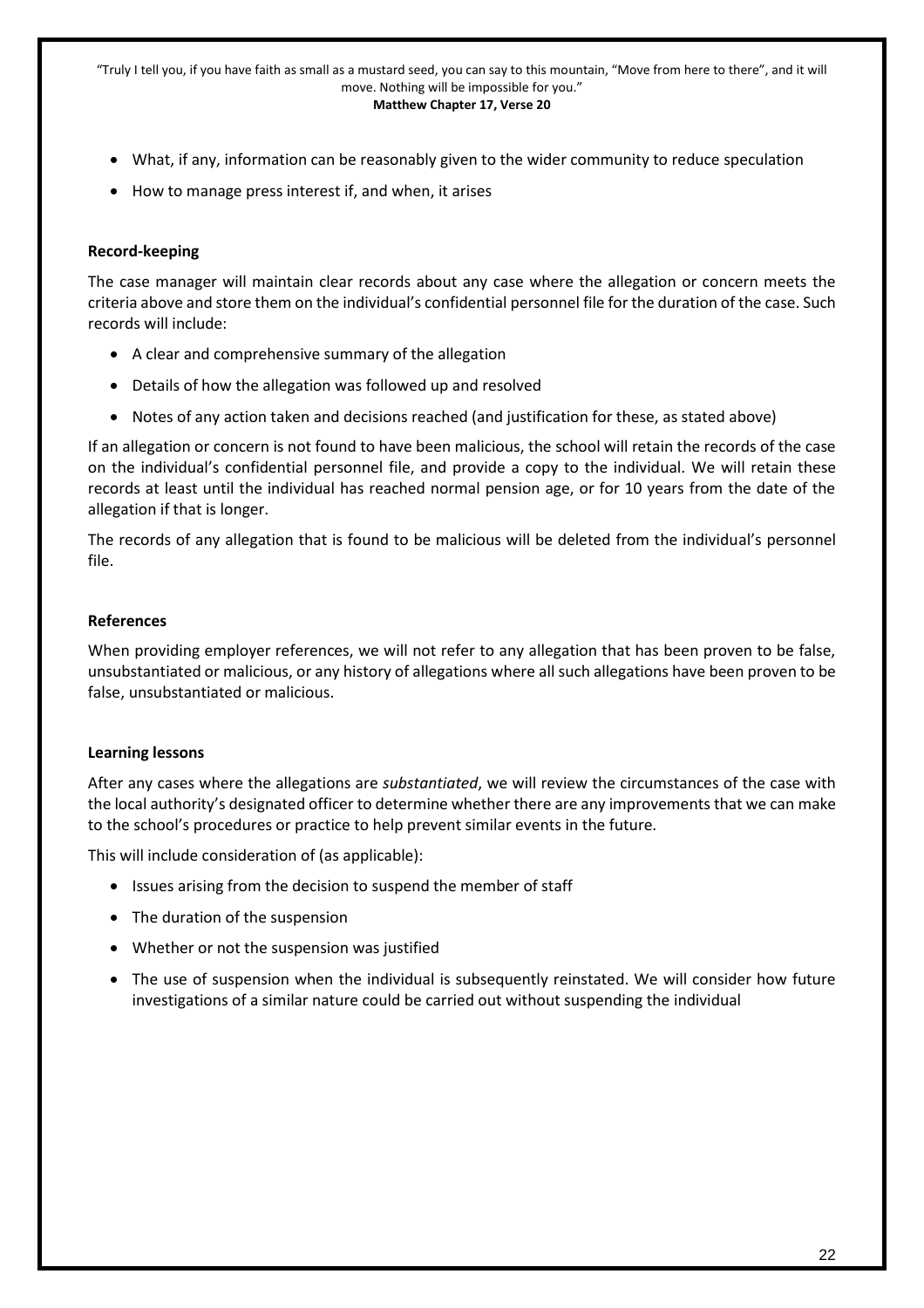## **Appendix 4: specific safeguarding issues**

## **1. Children missing from education**

A child going missing from education is a potential indicator of abuse or neglect, and such children are at risk of being victims of harm, exploitation or radicalisation. There are many circumstances where a child may become missing from education, but some children are particularly at risk. These include children who:

- Are at risk of harm or neglect
- Come from Gypsy, Roma, or Traveller families
- Come from the families of service personnel
- Go missing or run away from home or care
- Are supervised by the youth justice system
- Cease to attend a school
- Come from new migrant families
- Are at greater risk of CSE/CCE/County lines exploitation

We will follow our procedures for unauthorised absence and for dealing with children who go missing from education, particularly on repeat occasions, to help identify the risk of abuse and neglect, including sexual exploitation, and to help prevent the risks of going missing in future. This includes informing the local authority if a child leaves the school without a new school being named, and adhering to requirements with respect to sharing information with the local authority, when applicable, when removing a child's name from the admission register at non-standard transition points.

Staff will be trained in signs to look out for and the individual triggers to be aware of when considering the risks of potential safeguarding concerns which may be related to being missing, such as travelling to conflict zones, FGM and forced marriage.

If a staff member suspects that a child is suffering from harm or neglect, we will follow local child protection procedures, including with respect to making reasonable enquiries. We will make an immediate referral to the local authority children's social care team, and the police, if the child is in immediate danger or at risk of harm.

# **2. Child sexual exploitation/Child Criminal Exploitation/County Lines**

Child sexual exploitation (CSE) is a form of sexual abuse where children are sexually exploited for money, power or status. Child Criminal Exploitation (CCE) is a form of abuse where children who are trafficked, exploited or coerced into committing crimes are victims in need of safeguarding and support. Though perceptions are altering these young people are still often criminalised and perceived as having 'made a choice' to take part in illegal activity. Criminal exploitation is also known as 'county lines' and is when gangs and organised crime networks groom and exploit children to sell drugs. Often these children are made to travel across counties, and they use dedicated mobile phone 'lines' to supply drugs.

This can involve violent, humiliating and degrading sexual assaults, but does not always involve physical contact and can happen online. For example, young people may be persuaded or forced to share sexually explicit images of themselves, have sexual conversations by text, or take part in sexual activities using a webcam.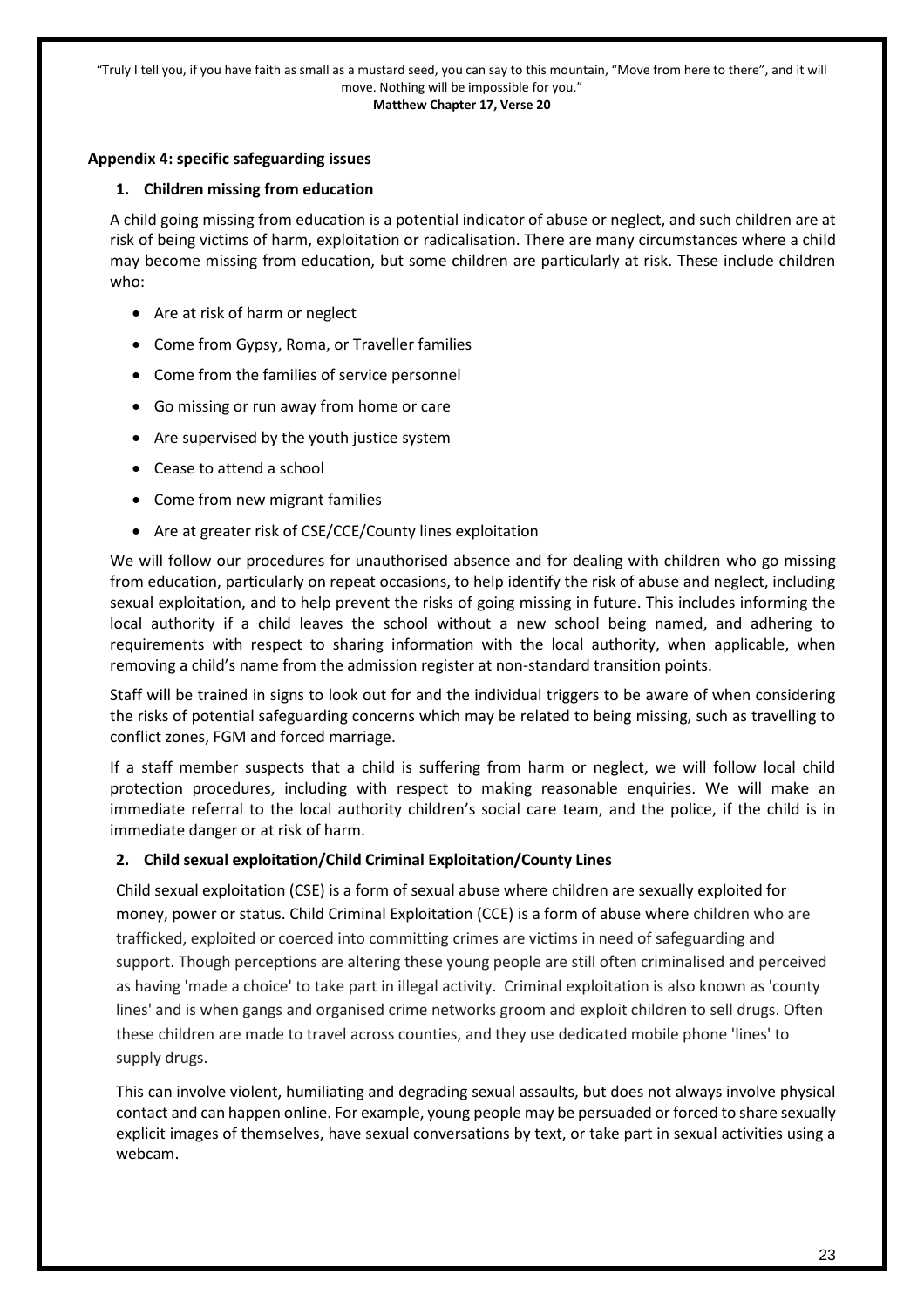Children or young people who are being sexually or criminally exploited may not understand that they are being abused. They often trust their abuser and may be tricked into believing they are in a loving, consensual relationship.

If a member of staff suspects CSE/CCE or County Lines involvement, they will discuss this with the DSL. The DSL will trigger the local safeguarding procedures, including a referral to the local authority's children's social care team and the police, if appropriate.

Indicators of sexual/criminal/county lines exploitation can include a child:

- Appearing with unexplained gifts or new possessions
- Associating with other young people involved in exploitation
- Having older boyfriends or girlfriends
- Suffering from sexually transmitted infections or becoming pregnant
- Displaying inappropriate sexualised behaviour
- Suffering from changes in emotional wellbeing
- Misusing drugs and/or alcohol
- Going missing for periods of time, or regularly coming home late
- Regularly missing school or education, or not taking part in education

## **3. FGM**

The DSL will make sure that staff have access to appropriate training to equip them to be alert to children affected by FGM or at risk of FGM.

Section 7.3 of this policy sets out the procedures to be followed if a staff member discovers that an act of FGM appears to have been carried out or suspects that a pupil is at risk of FGM.

Indicators that FGM has already occurred include:

- A pupil confiding in a professional that FGM has taken place
- A mother/family member disclosing that FGM has been carried out
- A family/pupil already being known to social services in relation to other safeguarding issues
- $\bullet$  A girl:
	- o Having difficulty walking, sitting or standing, or looking uncomfortable
	- o Finding it hard to sit still for long periods of time (where this was not a problem previously)
	- $\circ$  Spending longer than normal in the bathroom or toilet due to difficulties urinating
	- o Having frequent urinary, menstrual or stomach problems
	- o Avoiding physical exercise or missing PE
	- o Being repeatedly absent from school, or absent for a prolonged period
	- $\circ$  Demonstrating increased emotional and psychological needs for example, withdrawal or depression, or significant change in behaviour
	- o Being reluctant to undergo any medical examinations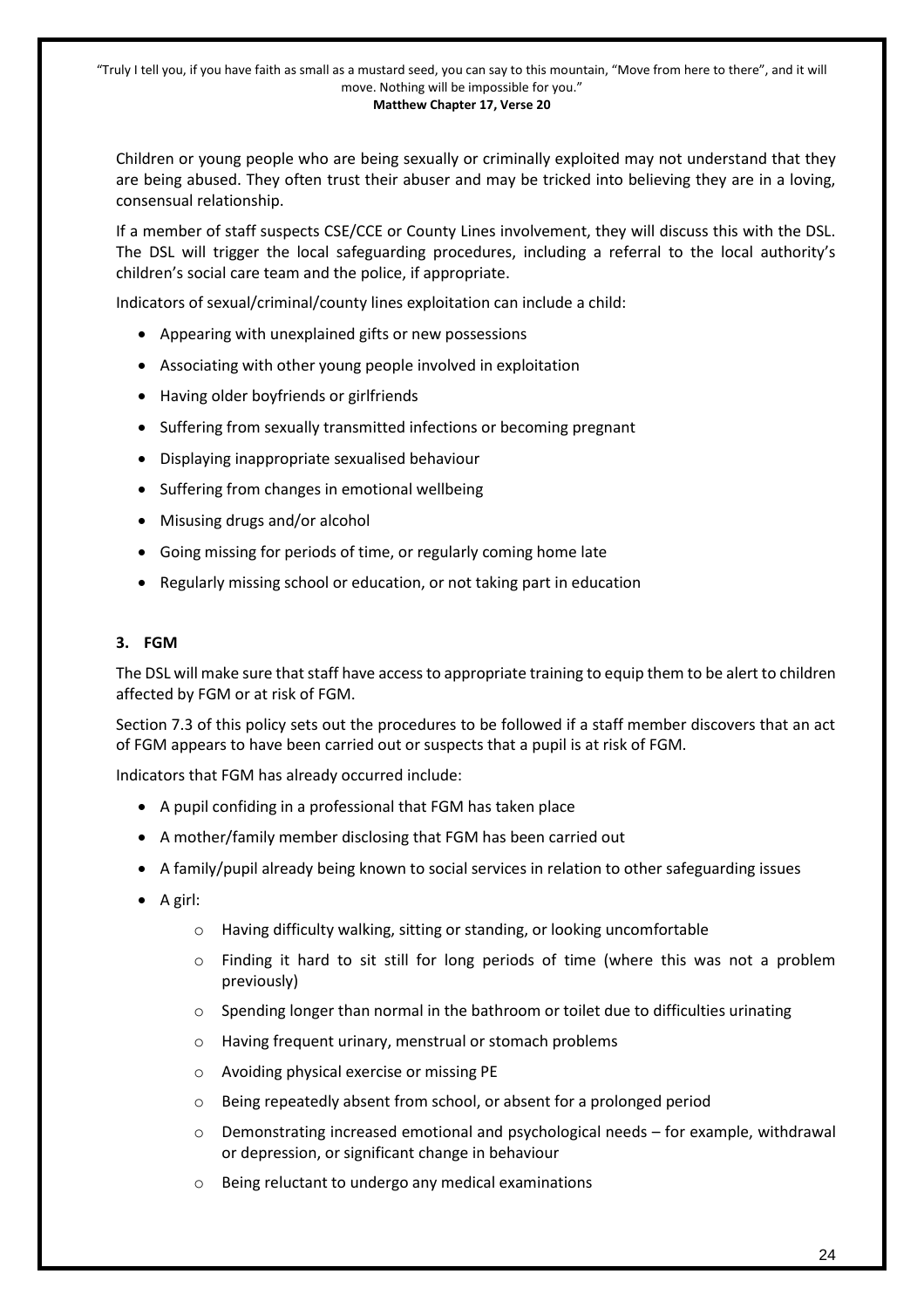- o Asking for help, but not being explicit about the problem
- o Talking about pain or discomfort between her legs

Potential signs that a pupil may be at risk of FGM include:

- The girl's family having a history of practising FGM (this is the biggest risk factor to consider)
- FGM being known to be practised in the girl's community or country of origin
- A parent or family member expressing concern that FGM may be carried out
- A family not engaging with professionals (health, education or other) or already being known to social care in relation to other safeguarding issues
- $\bullet$  A girl:
	- o Having a mother, older sibling or cousin who has undergone FGM
	- o Having limited level of integration within UK society
	- $\circ$  Confiding to a professional that she is to have a "special procedure" or to attend a special occasion to "become a woman"
	- $\circ$  Talking about a long holiday to her country of origin or another country where the practice is prevalent, or parents stating that they or a relative will take the girl out of the country for a prolonged period
	- $\circ$  Requesting help from a teacher or another adult because she is aware or suspects that she is at immediate risk of FGM
	- $\circ$  Talking about FGM in conversation for example, a girl may tell other children about it (although it is important to take into account the context of the discussion)
	- o Being unexpectedly absent from school
	- o Having sections missing from her 'red book' (child health record) and/or attending a travel clinic or equivalent for vaccinations/anti-malarial medication

The above indicators and risk factors are not intended to be exhaustive.

## **4. Forced marriage**

Forcing a person into marriage is a crime. A forced marriage is one entered into without the full and free consent of one or both parties and where violence, threats, or any other form of coercion is used to cause a person to enter into a marriage. Threats can be physical or emotional and psychological.

Staff will receive training around forced marriage and the presenting symptoms. We are aware of the 'one chance' rule, i.e. we may only have one chance to speak to the potential victim and only one chance to save them.

If a member of staff suspects that a pupil is being forced into marriage, they will speak to the pupil about their concerns in a secure and private place. They will then report this to the DSL.

The DSL will:

- Speak to the pupil about the concerns in a secure and private place
- Activate the local safeguarding procedures and refer the case to the local authority's designated officer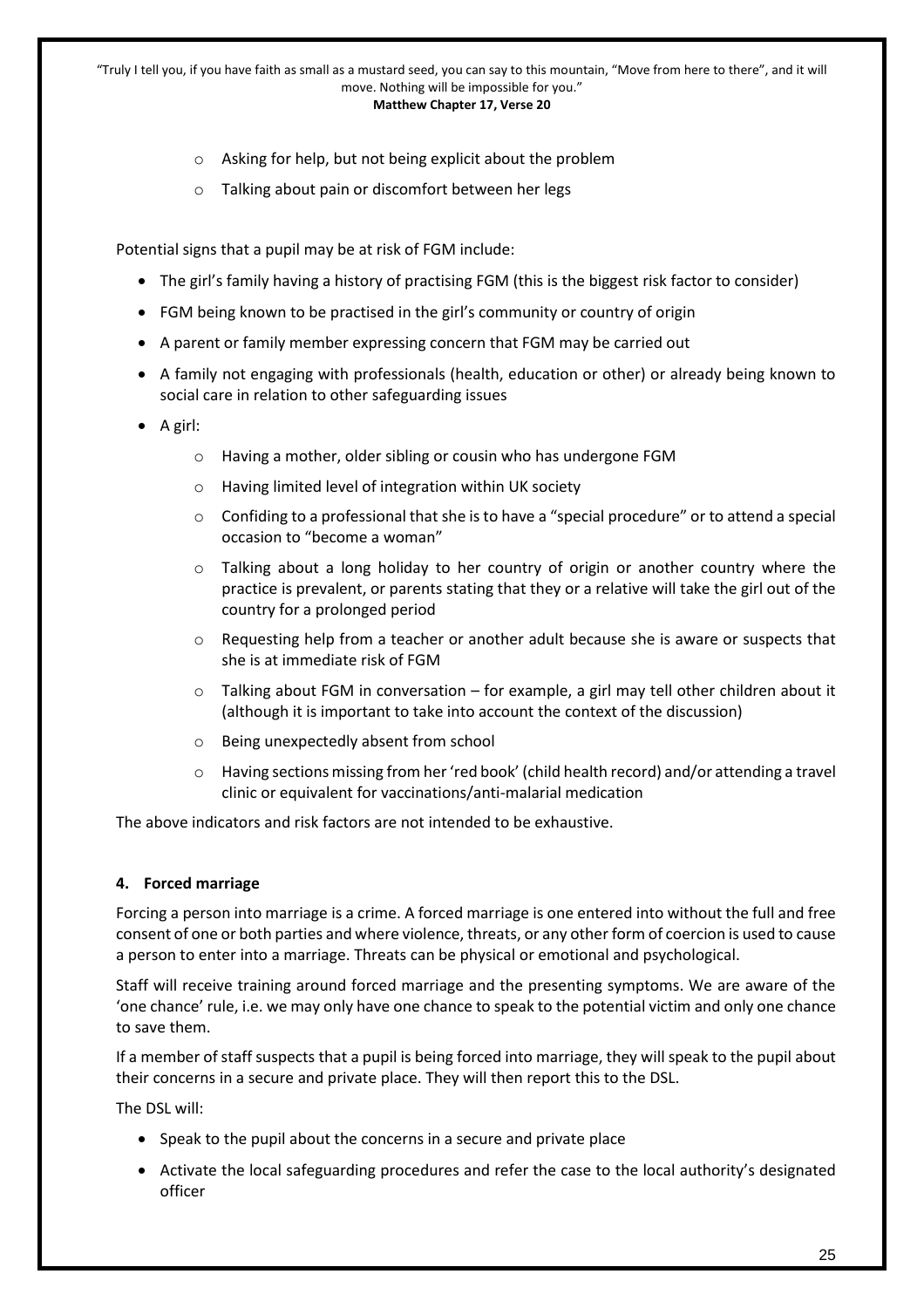- Seek advice from the Forced Marriage Unit on 020 7008 0151 or [fmu@fco.gov.uk](mailto:fmu@fco.gov.uk)
- Refer the pupil to an education welfare officer, pastoral tutor, learning mentor, or school counsellor, as appropriate

#### **5. Preventing radicalisation**

Radicalisation refers to the process by which a person comes to support terrorism and forms of extremism. Extremism is vocal or active opposition to fundamental British values, such as democracy, the rule of law, individual liberty, and mutual respect and tolerance of different faiths and beliefs.

Schools have a duty to prevent children from being drawn into terrorism. The DSL will undertake Prevent awareness training and make sure that staff have access to appropriate training to equip them to identify children at risk.

We will assess the risk of children in our school being drawn into terrorism. This assessment will be based on an understanding of the potential risk in our local area, in collaboration with our local safeguarding children board and local police force.

We will ensure that suitable internet filtering is in place, and equip our pupils to stay safe online at school and at home.

There is no single way of identifying an individual who is likely to be susceptible to an extremist ideology. Radicalisation can occur quickly or over a long period.

Staff will be alert to changes in pupils' behaviour.

The government website [Educate Against Hate](http://educateagainsthate.com/parents/what-are-the-warning-signs/) and charity [NSPCC](https://www.nspcc.org.uk/what-you-can-do/report-abuse/dedicated-helplines/protecting-children-from-radicalisation/) say that signs that a pupil is being radicalised can include:

- Refusal to engage with, or becoming abusive to, peers who are different from themselves
- Becoming susceptible to conspiracy theories and feelings of persecution
- Changes in friendship groups and appearance
- Rejecting activities they used to enjoy
- Converting to a new religion
- Isolating themselves from family and friends
- Talking as if from a scripted speech
- An unwillingness or inability to discuss their views
- A sudden disrespectful attitude towards others
- Increased levels of anger
- Increased secretiveness, especially around internet use
- Expressions of sympathy for extremist ideologies and groups, or justification of their actions
- Accessing extremist material online, including on Facebook or Twitter
- Possessing extremist literature
- Being in contact with extremist recruiters and joining, or seeking to join, extremist organisations

Children who are at risk of radicalisation may have low self-esteem, or be victims of bullying or discrimination. It is important to note that these signs can also be part of normal teenage behaviour – staff should have confidence in their instincts and seek advice if something feels wrong.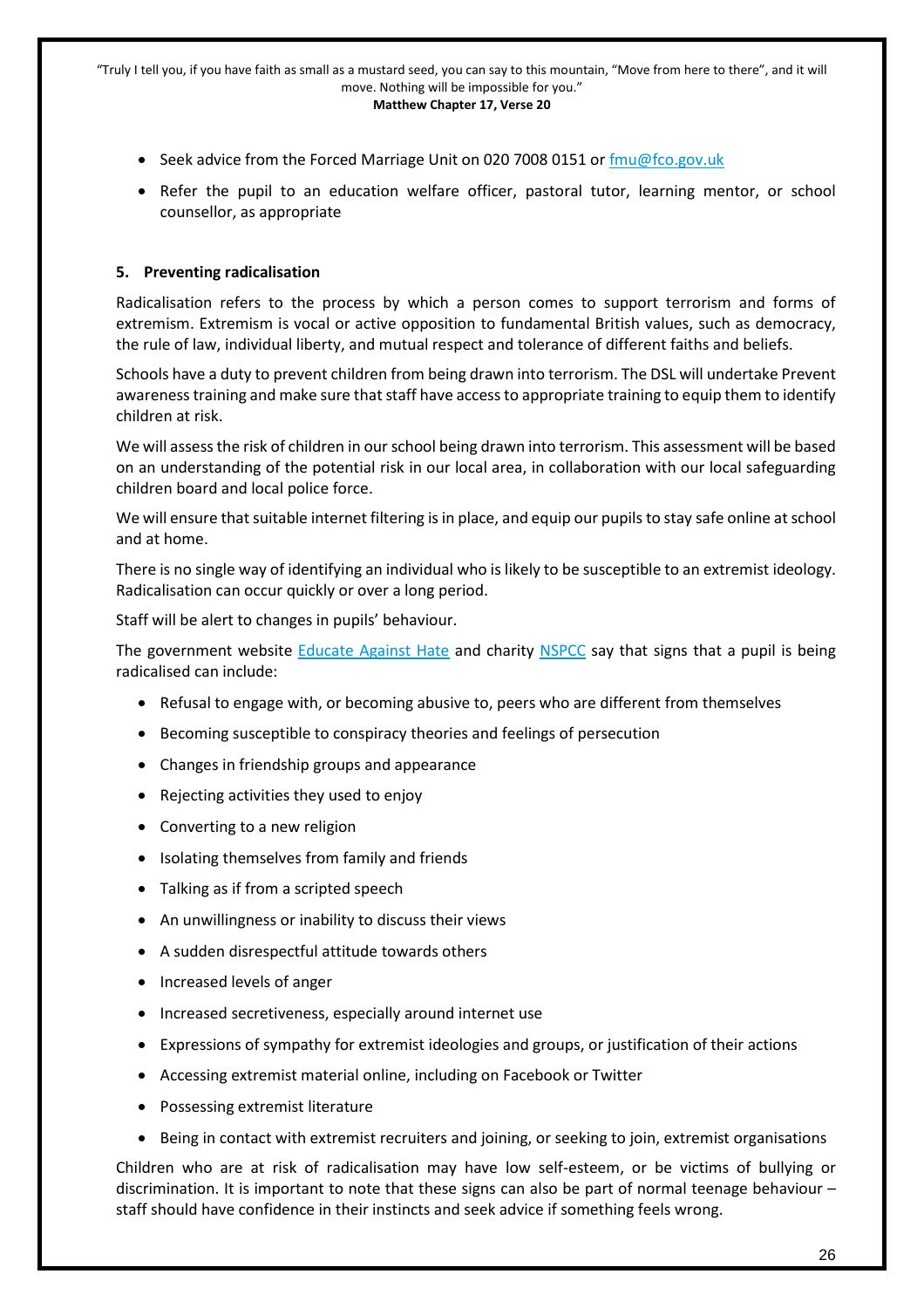If staff are concerned about a pupil, they will follow our procedures set out in section 7.5 of this policy, including discussing their concerns with the DSL. Staff should **always** take action if they are worried.

Further information on the school's measures to prevent radicalisation are set out in other school policies and procedures, including our online/e-safety policy and PSHCE/SMSC policy.

## **6. Checking the identity and suitability of visitors**

- All visitors will be required to verify their identity to the satisfaction of staff and to leave their belongings, including their mobile phone(s), in a safe place during their visit.
- If the visitor is unknown to the setting, we will check their credentials and reason for visiting before allowing them to enter the setting. Visitors should be ready to produce identification.
- Visitors are expected to sign the visitors' book and wear a visitor's badge.
- All visitors to our setting, including visiting speakers, will be accompanied by a member of staff at all times. We will not invite into the school any speaker who is known to disseminate extremist views, and will carry out appropriate checks to ensure that any individual or organisation using school facilities is not seeking to disseminate extremist views or radicalise pupils or staff.

## **7. Recognising incidents of Upskirting**

Upskirting is a highly intrusive practice, which typically involves someone taking a picture under another person's clothing without their knowledge, with the intention of viewing their genitals or buttocks (with or without underwear).

The new law will capture instances where the purpose of the behaviour is to obtain sexual gratification, or to cause humiliation, distress or alarm.

Anyone, and any gender, can be a victim.

## **8. Missing pupils**

Our procedures are designed to ensure that a missing child is found and returned to effective supervision as soon as possible. If a child goes missing, we will send an email to all staff to ascertain if the student is within the Academy building. A text message will be sent to the parent/carer if the child is not located within 30 minutes. A phone call will also be made to the parent/carer to reassure them that actions are in place to locate their child. If we are unable to make contact with the parent/carer by text or phone a home visit will be made. If we are unable to locate the student, police will be informed.

For students who are absent from the Academy for a significant number of days, every attempt will be made to contact the family but a referral will be made to CME/Children's Services after 10 Academy days have been missed.

## **9. Relationship Education**

Relationships and Sex Education is now compulsory in all secondary schools

Health Education is now compulsory in all state-funded secondary schools

## **10. Domestic Abuse**

Living in a home where domestic abuse happens can have a serious impact on a child or young person's [mental](https://www.nspcc.org.uk/keeping-children-safe/childrens-mental-health/) and physical wellbeing, as well as their behaviour. And this can last into adulthood. Children who witness domestic violence are more likely to get in trouble at school and have behavioral problems, including being aggressive and bullying their classmates. Brett Welch says she understands